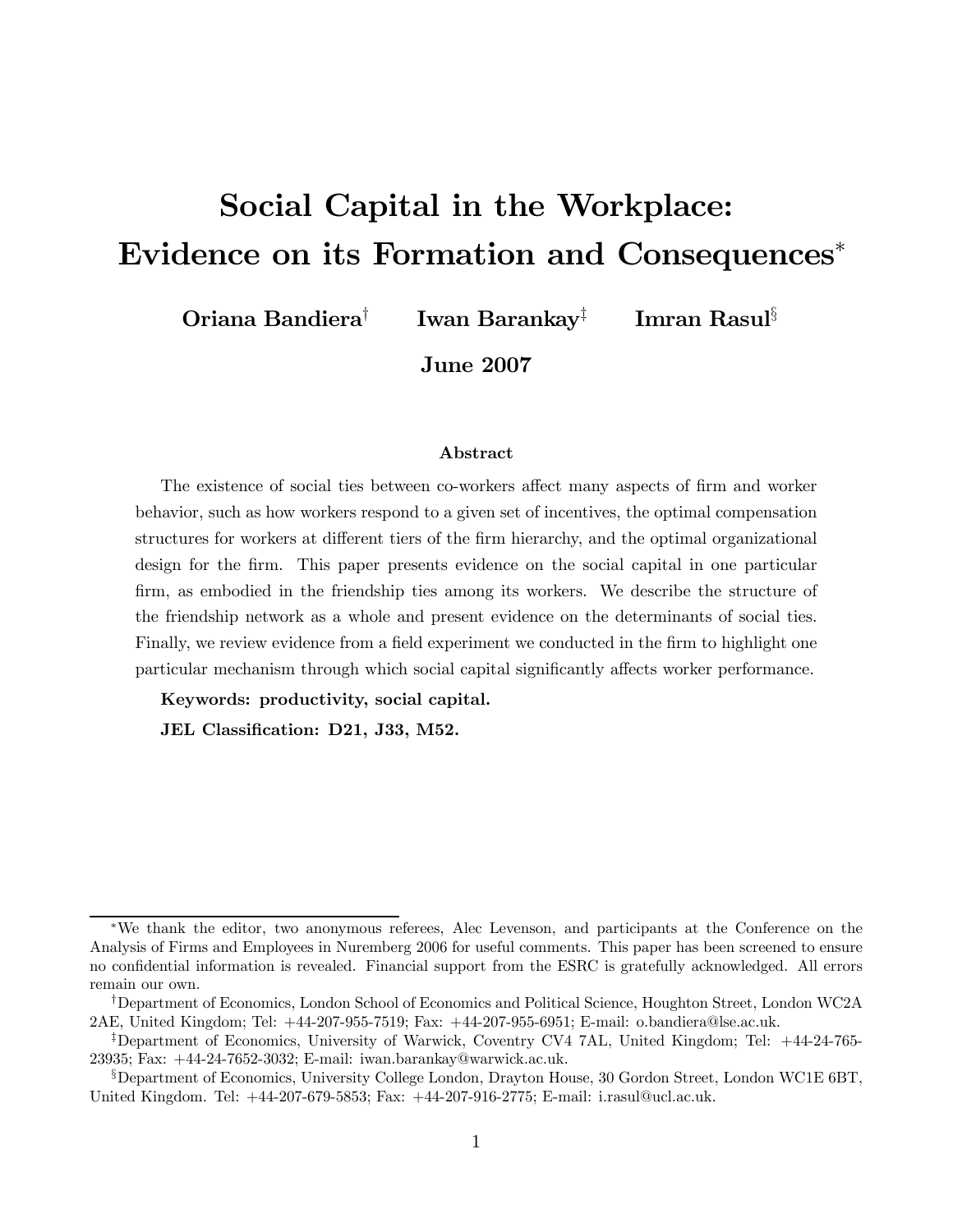# 1 Introduction

This paper studies the formation of social capital in a firm — as embodied in the network of friendship ties between its workers. The idea that human relations affect performance in the workplace has been long recognized [Marshall 1890, Mayo 1933, Barnard 1938, Roethlisberger and Dickson 1939, Roy 1952, Bewley 1999], and there is now a burgeoning theoretical literature incorporating such social concerns into the analysis of behavior within firms [Encinosa et al 1987, Kandel and Lazear 1992, Rotemberg 1994].

Moreover, the increasing availability of personnel data has allowed progress to be made in identifying the qualitative importance that social ties between co-workers have on worker behavior [Ichino and Maggi 2000, Bandiera *et al* 2005, Mas and Moretti 2006].<sup>1</sup>

The existence of social ties between workers can be beneficial to the firm's overall performance if socially tied workers are, for example, more likely to cooperate and share information with each other [Lazear 1989, Ichniowski and Shaw 2005], more likely to trust each other and so not engage in opportunistic behavior [Nagin et al 2002, Fehr and List 2004], more likely to internalize any positive externalities their behavior has on their friends within the firm because of social pressures or mutual monitoring [Mas and Moretti 2006], or because workers are compensated according to team pay [Jones and Kato 1995, Knez and Simester 2001, Hamilton et al 2003, Hayes et al 2006].

On the other hand, such social ties may be to the detriment of the firm if, for example, socially tied co-workers exert peer pressure on each other to enforce norms of low effort [Roy 1952, Ichino and Maggi 2000, Bandiera et al 2005], workers engage in collusive behavior against the principal [Tirole 1986, Kofman and Lawarree 1993], workers engage in influence activities with managers they are socially tied to [Milgrom 1988], or managers display favoritism towards workers they are socially connected to [Prendergast and Topel 1996].<sup>2</sup>

In short, the existence of social ties between workers impacts on nearly all aspects of firm and worker behavior, including how workers can be expected to respond to a given set of incentives, the optimal compensations structures for workers at different tiers of the firm hierarchy, and the optimal organizational design of the firm. Taking account of social capital within the firm may therefore help explain differences in the behavior of workers in the same workplace, as well as differences in the structure and performance of otherwise observationally similar firms.

<sup>1</sup>Relatedly, Fehr and Fischbacher [2002] provide an overview of the laboratory evidence on social concerns in workplace environments.

<sup>2</sup>Both the positive and negative effects of social connections have been stressed in the organizational behavior and sociology literatures. Examples of such work includes that on the effect of manager-subordinate similarity on subjective outcomes such as performance evaluations, role ambiguity, and job satisfaction [Tsui and O'Reilly 1989, Thomas 1990, Wesolowski and Mossholder 1997], and on how social networks within the firm influence within firm promotions [Podolny and Baron 1997].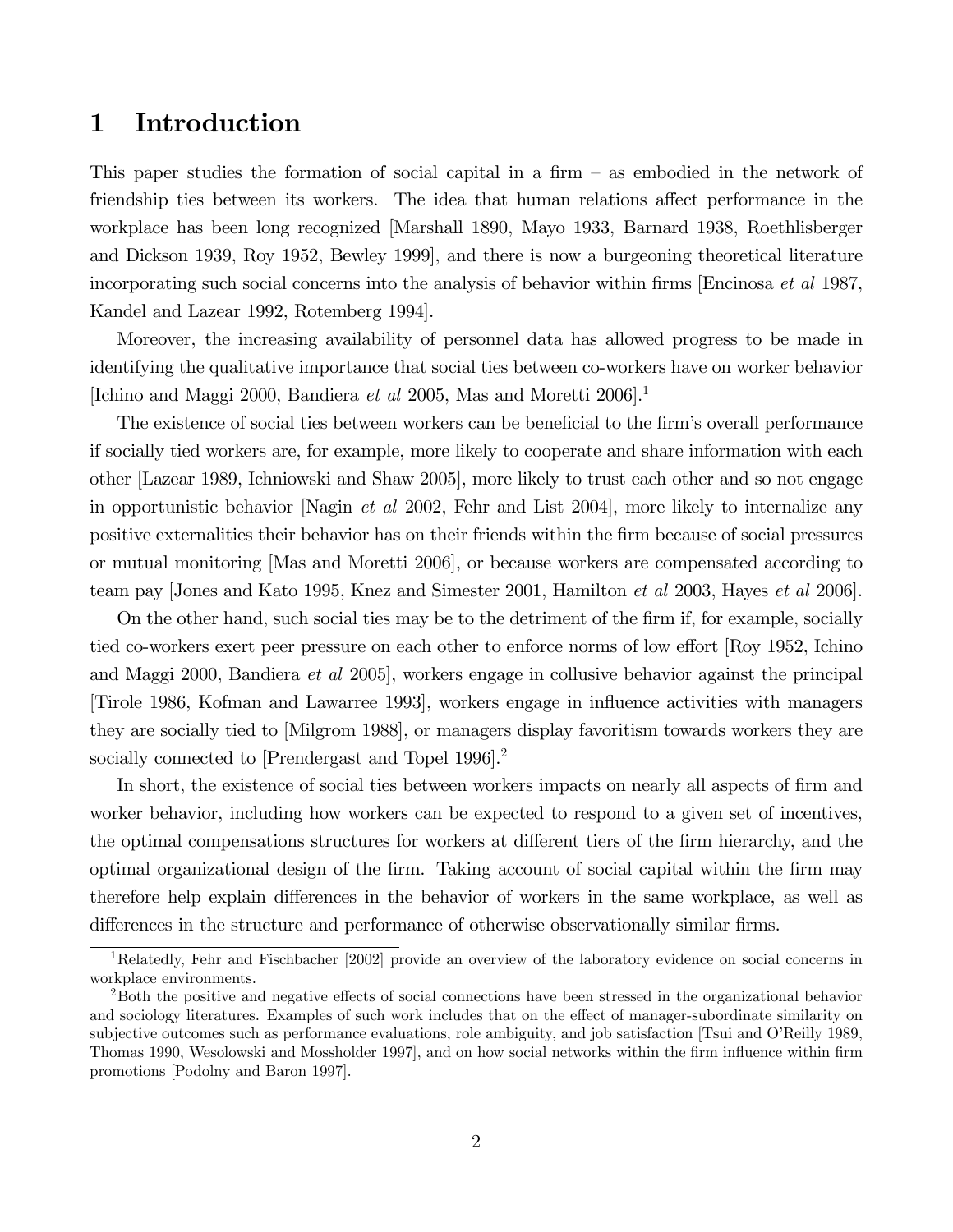In this paper, we first analyze the formation of social capital — as embodied in the network of friendship ties among co-workers — in a leading UK farm producer of soft fruit. We then review evidence from a field experiment we conducted on the farm to highlight one particular mechanism through which social capital significantly affects worker performance [Bandiera et al 2006].

By focusing on social ties within the firm, we build on the previous literature which has emphasized the role that social networks play in enabling individuals to find employment in the first place. In Granovetter's [1974] seminal study, he found the majority of surveyed residents of a Massachusetts town had obtained their jobs through social contacts, a finding confirmed by international comparative evidence [Pellizzari 2004]. There is also evidence of the importance of social networks on the demand side of labor markets such that firms use the social networks of their workers to fill vacancies [Fernandez and Weinberg 1997]. Calvo-Armengol and Jackson [2004] develop a model of social networks in labor markets that makes precise implications for social mobility, patterns of unemployment across demographic groups, and the incentives individuals have to participate in the labor force. We also note that another branch of the literature has shown the importance of the CEO or managerial board of firms being socially connected to those outside of the firm such as local politicians and bureaucrats [Mian and Khwaja 2005].

We use two sources of data for the analysis. The first is a survey we administered to workers to elicit information on their network of friends in the workplace. We first use this to describe the social ties that each worker has to their co-workers, as well as the network of social ties in the firm as a whole. We then present evidence on how friendships form in the workplace. The data allows us to make a distinction between the friendship ties that existed between workers prior to their arrival at the workplace, and those that form in the workplace itself.3

The final part of the paper briefly review evidence from a field experiment in the firm in which we exogenously changed managers' incentives from fixed wages to performance pay based on the average productivity of managed workers. The field experiment was designed to shed light on the interplay between social ties, managerial incentives, and workers' performance.

The paper is organized into six sections. Section 2 describes our context and data. Section 3 describes the social ties of workers and the network of ties as a whole. Section 4 presents evidence on the formation of friendships. Section 5 reviews evidence on the interplay between social connections between workers and managers, and the compensation scheme of managers. Section 6 concludes with a discussion of the external validity of our findings.

<sup>3</sup>Other studies in economics on the formation of networks include Conley and Udry [2005], Marmaros and Sacerdote [2006], and Mayer and Puller [2007]. Theoretical models of individual incentives to form social links include those using cooperative game theory [Jackson and Wolinksy 1996] and non-cooperative game theory [Bala and Goyal 1999].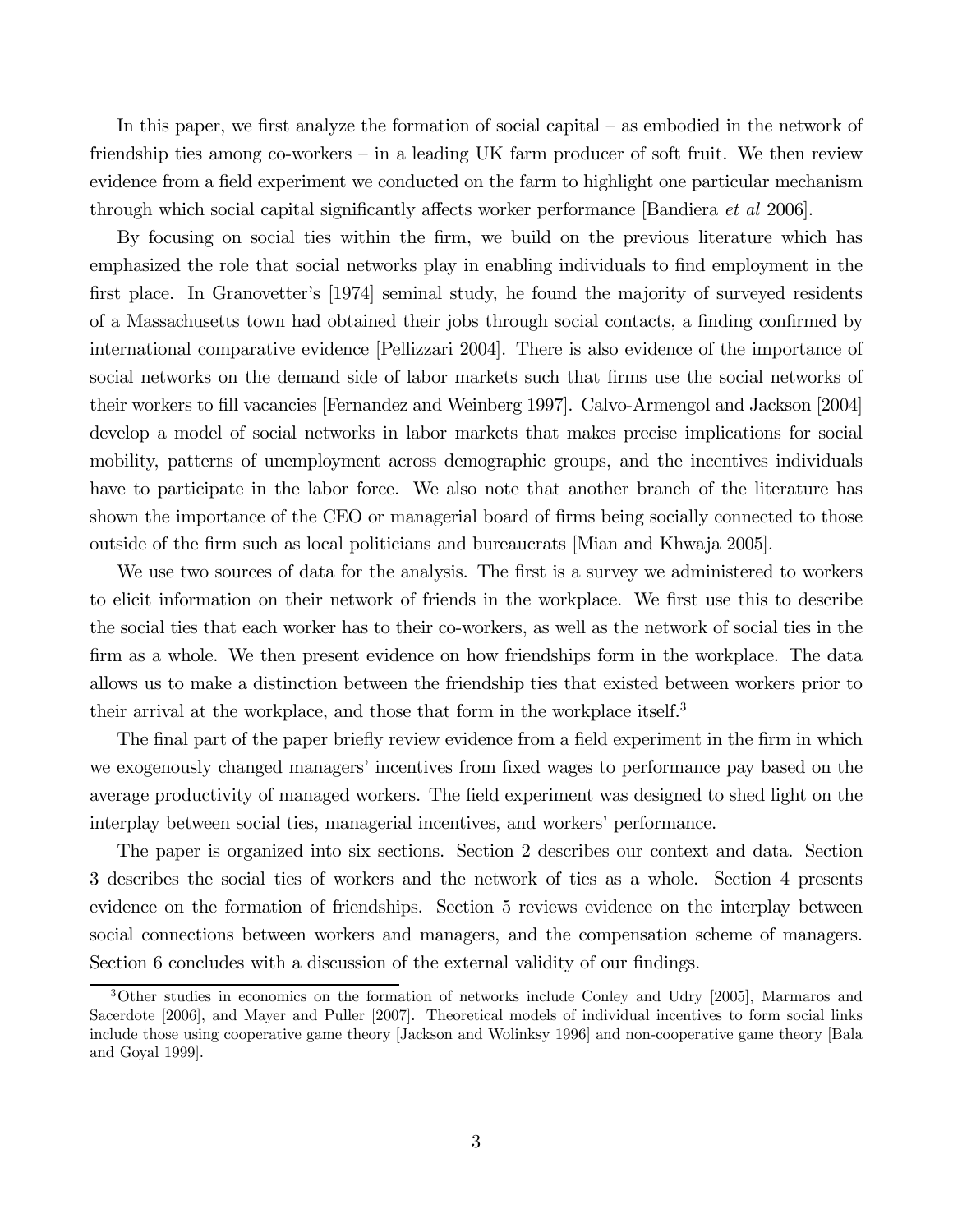# 2 Background Information

# 2.1 Organization of the Workplace

We analyze the formation of social capital in a leading UK farm producer of soft fruit during. Workers are hired from ten Eastern European countries on seasonal contracts and stay between two and six months. To be recruited, individuals must be full-time university students, and have at least one year remaining before graduation. Worker's primary task is to pick fruit, and this takes place over a number of different fields on the farm.

In order to identify any causal effect of social ties on worker's performance, we ideally require there to be underlying factors that drive variation in the social ties that form, but that are plausibly exogenous to worker performance *per se*. In this specific environment, there exist a number of sources of variation that exogenously restrict the set of social ties that can potentially form.<sup>4</sup>

The first such source arises from the variation in worker nationalities — we would not expect two workers that do not share a common language to report forming friendship ties with each other. Workers are hired from a pool of individuals such that they have similar socioeconomic backgrounds and characteristics. Then conditional on workers being able to communicate with each other, we would expect many social ties to form amongst them. The principle that similarity between individuals on their socioeconomic and behavioral characteristics leads them to be more likely to form social ties with each other, is known as the homophyly principle in the sociology literature. Homophyly has been well documented to be a major driving force in the formation of social ties in a wide range of contexts including friendship, marriage, work advice, information transfer, exchange, and co-membership of organizations [McPherson et al 2001].

A second source of variation stems from the fact that workers arrive to the farm throughout the fruit picking season. This variation is caused by different university term dates in the home countries of workers, and differences in the times when work permits are submitted and issued across individuals. This source of variation implies that workers who have few opportunities to physically interact with each other, are unlikely to form social ties. In addition, upon arrival to the farm, workers attend an induction programme that provides a range of information to workers related to job tasks, health and safety regulations, methods of payment, and local amenities. Hence workers that arrive in close proximity to each other are more likely to attend the same induction program, and therefore are more likely to befriend each other, all else equal.

Third, workers live on the farm site for the entire duration of their stay. They are housed in caravans that accommodate between four and six workers. When workers first arrive, they are allocated to a particular caravan on the basis of  $-$  (i) the spaces available in caravans, which

<sup>&</sup>lt;sup>4</sup>Few workers are hired for consecutive seasons and workers are not typically hired from the local labor market.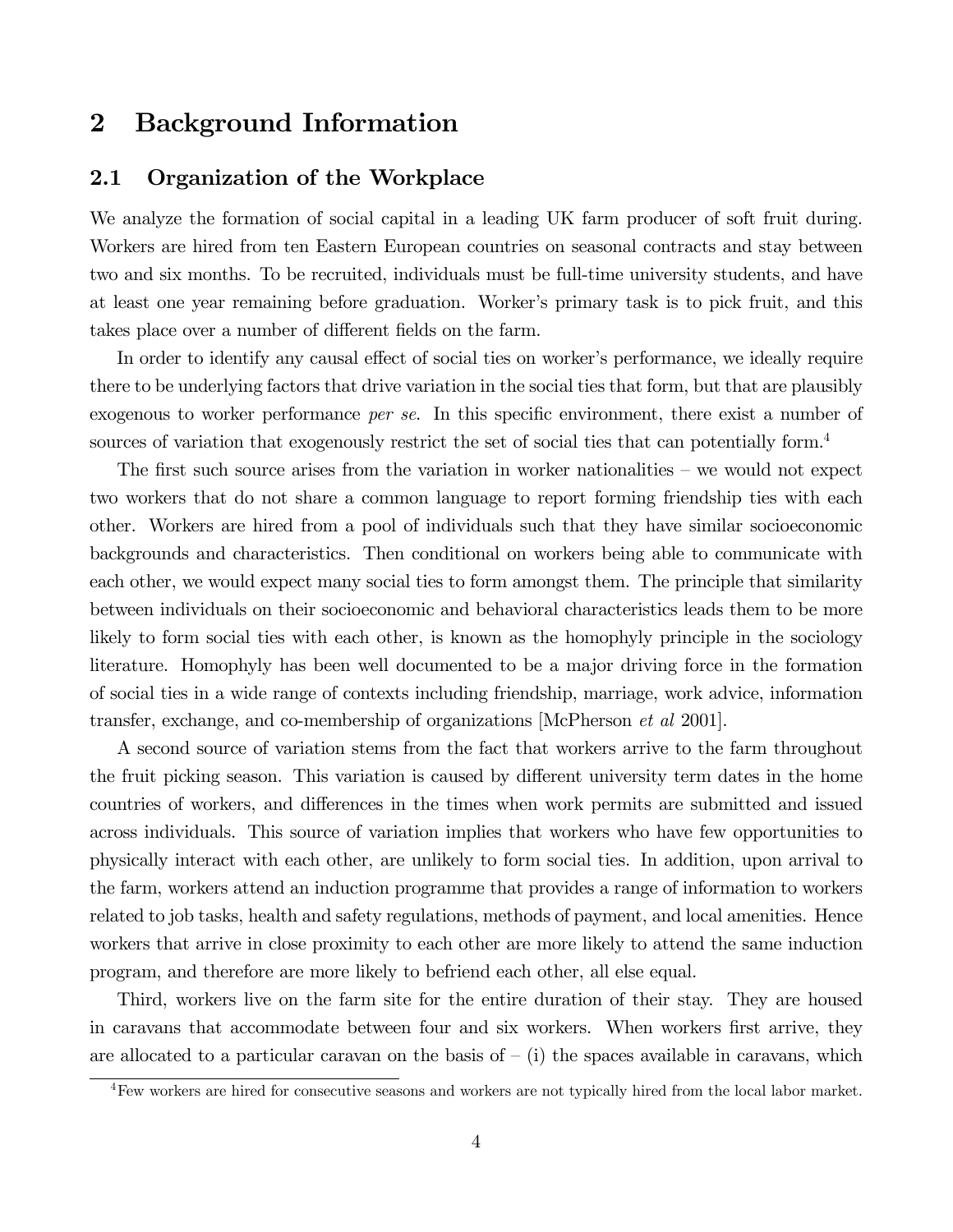varies as workers arrive and depart over the season; (ii) the number of individuals that arrive simultaneously, so that if two workers arrive on a given day they are more likely to be housed in a caravan that has two spare places in it than in another caravan, all else equal; (iii) the physical proximity of caravans to fields that are to be picked. The main fields that fruit is picked from on any given day varies over the season because fruit ripens at different times across the fields. $5$ 

These sources of variation — in worker's nationality, time of arrival on the farm, and the physical location of living quarters — drive the formation of social capital in the firm, and yet may plausibly be exogenous to worker's performance conditional on their observables. This feature of the work environment opens up the possibility of empirically identifying the causal effect of social capital on worker and firm performance. Identifying any such causal relationship in other firm settings may not be as straightforward. While in most firms it is also true that the set of social ties that can potentially form is limited, econometric concerns arise from the fact that the process driving the formation of social ties typically also relates to the underlying forces driving worker and firm performance per se. For example, in many firms workers predominantly interact and form ties with others in the same department or within the same tier of the firm hierarchy, say. However the empirical concern is that the process driving the allocation of workers into departments — either due to the worker's ability, motivation, or past performance, or the ability of managers to identify worker's skill sets – is likely to also drive worker and firm performance directly.<sup>6</sup>

Finally, one countervailing factor in this work environment that may reduce individual incentives to invest into building social ties with others is that compared to the representative firm, worker's tenure is relatively short, lasting for only one fruit picking season. Hence, any long run benefits of social ties such as the reciprocation of favors or cooperation, may be mitigated. However, the fact the workers live and work together on the farm provides many more opportunities for workers to build social ties with others than in the typical firm. This feature of the workplace also provides workers a variety of mechanisms by which to make non-monetary transfers to each other, which may for example, be used to enforce cooperative norms among them. In Section 3 we present descriptive evidence on some forms of non-monetary transfers that take place between friends in our workplace, and the frequency with which such transfers occur. These transfers include going to the supermarket together, eating together, lending/borrowing money, and talking about problems. Moreover, the fact that individuals return to their university in their home

<sup>&</sup>lt;sup>5</sup>Fruit is planted some years in advance so both the fields to be picked in any given season, and the sequence in which they are to be picked, is determined prior to the arrival of workers. There are only a handful of incidences of workers moving across caravans during the season.

<sup>&</sup>lt;sup>6</sup>To overcome this type of econometric concern, a number of papers have recently exploited natural experiments that lead to the random assignment of peers. For example, Sacerdote [2001] uses such a research strategy to identify the causal effect of peers on student behaviors, and Mas and Moretti [2006] exploit similar methods to identify peer effects on the performance of supermarket cashiers.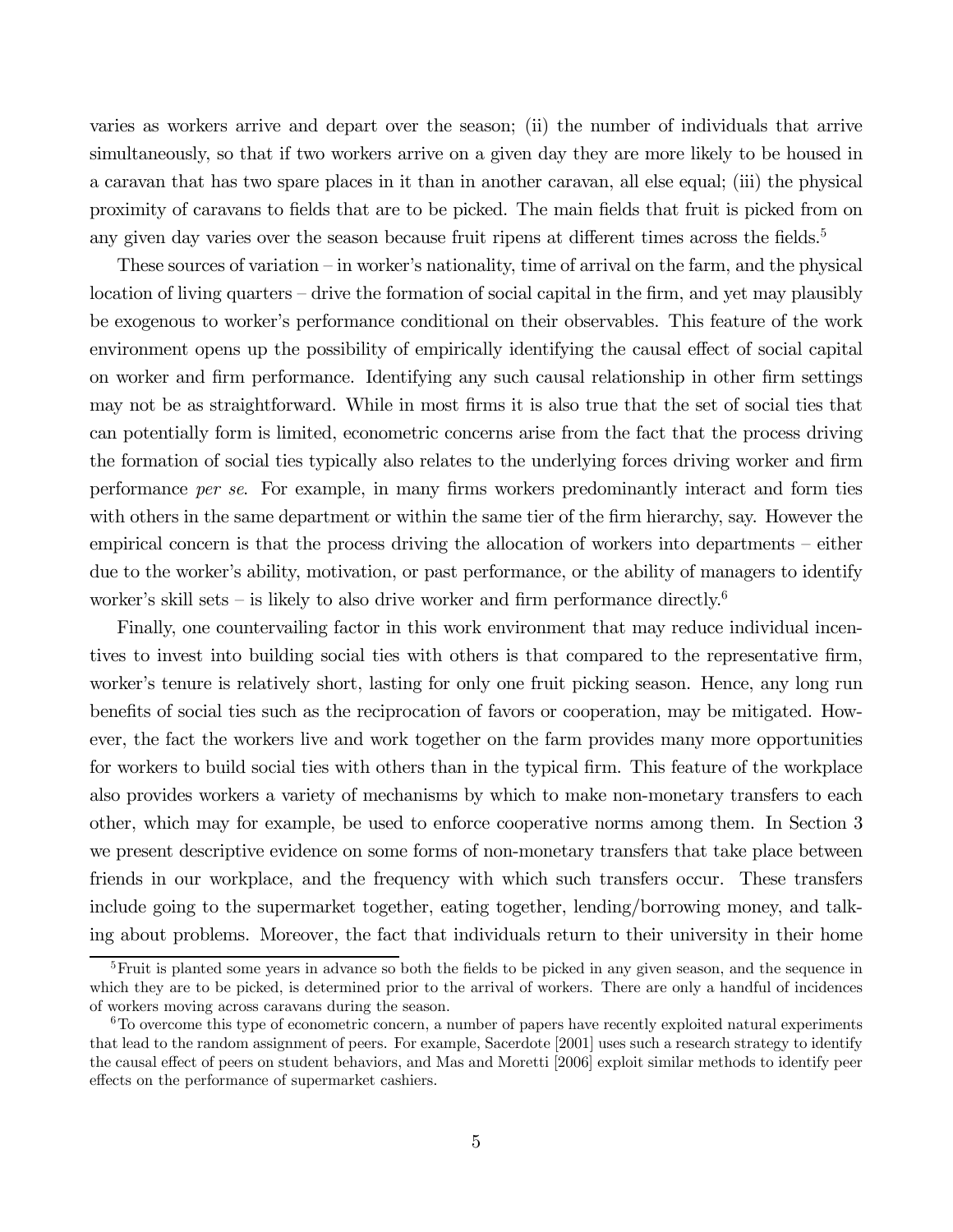countries after the picking season, certainly leaves open the possibility of them realizing the long run benefits of social ties formed during their stay on the farm.

# 2.2 Data Sources and Sample Selection

The main source of information we exploit for the analysis is a survey we administered to workers. This provides data on each workers' socioeconomic background, characteristics, work related attitudes, and self-reported social network of friends on the farm.7

To be precise, interviewees were asked to name up to seven of their friends on the farm. For each named friend, workers report whether the social tie existed prior to the individuals arriving to the workplace — which would be the case if for example the individuals are friends from their home university – or whether the friendship newly formed within the workplace. It is important to make the distinction between these two forms of social capital — pre-existing ties and those that form in the workplace. For example, if the number and types of new ties that individuals form within the workplace are shaped by their pre-existing social ties, and if social ties influence behavior within the firm, then the hiring policies of firms should take account of the pre-existing stocks of social capital newly hired workers bring to the firm.

We focus attention on the 2003 survey data as that relates to the year in which the field experiment we later review is based. However, we also report data from the 2004 survey which contains more precise information on the type and frequency of interactions between socially tied workers. This provides insights into the margins along which workers may provide non-monetary transfers to each other. The patterns of such transfers are important to understand because they may well interact with the explicit monetary incentives provided to workers by the firm.

We have found this to be the case in earlier research using data from the 2002 season [Bandiera] et al 2005], when workers were paid according to a relative incentive scheme. Under such an incentive scheme, individual effort imposes a negative externality on co-workers' pay. We provide evidence that workers internalize the externality more when the share of their friends in the group of co-workers is larger. We also find that productivity was affected only when workers were able to monitor each other. This supports the hypothesis that under relative incentives, workers were able to sustain implicit collusive agreements, that potentially involve such non-monetary transfers. The results demonstrate the importance of understanding the interplay between social capital in the firm as embodied in friendship ties, and the design of incentive schemes.

As workers continuously arrive to the farm, the worker survey is administered on three different

<sup>7</sup>The survey is translated into a number of Eastern European languages, and administered by enumerators from Eastern Europe who did not work at the farm. Workers are generally surveyed around two weeks after their arrival, thus allowing time for new social ties to form and be reported. Each worker is surveyed once.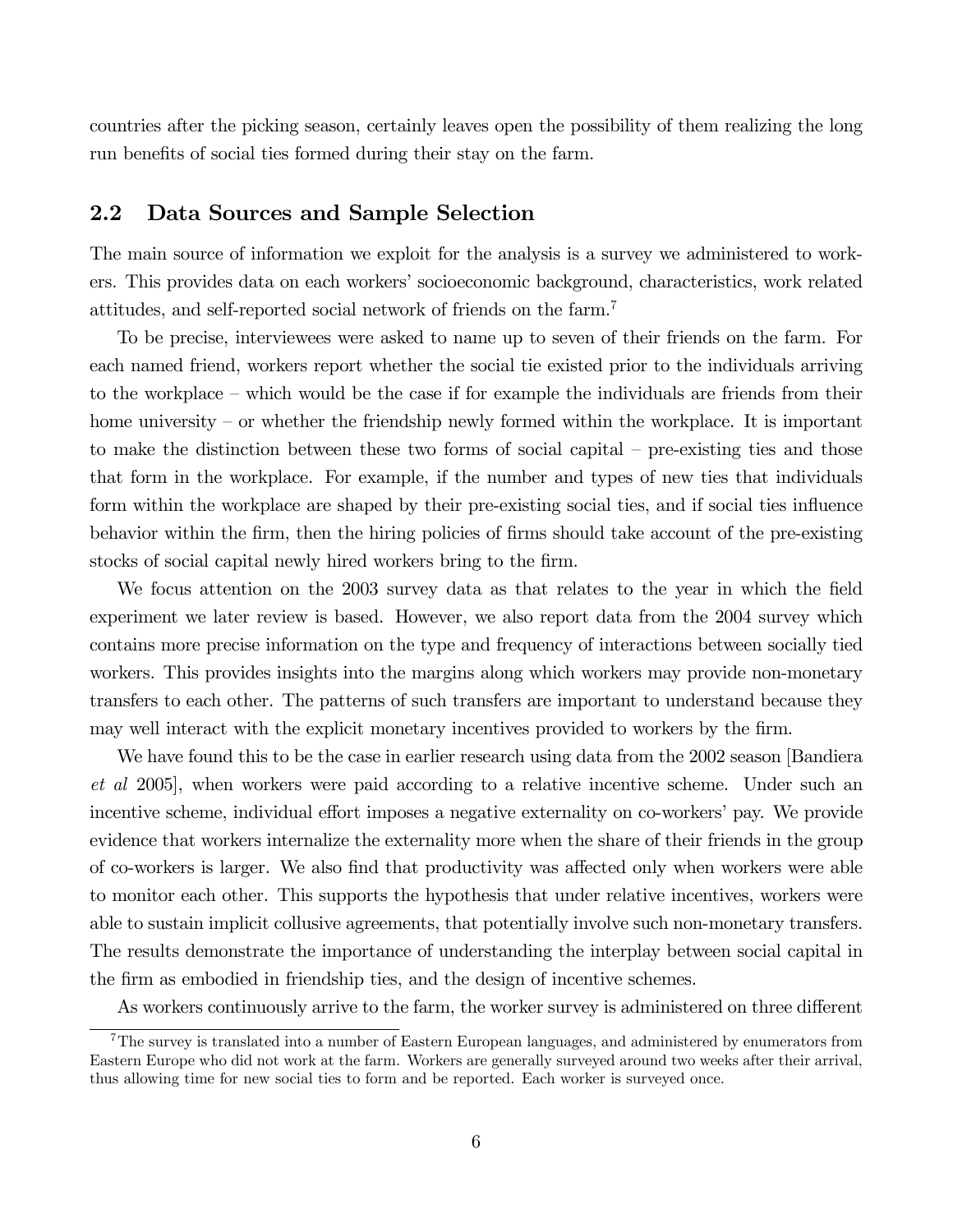dates over the peak picking season. The survey is administered in the evening after workers have returned from the fields. We aimed to interview all workers present at the time of the survey. There are three reasons why a worker may not then be interviewed.

First, the worker might arrive and depart between survey dates. This form of non-response is not very prevalent given that surveys are administered approximately every five weeks over the peak picking season. In 2003 for example, less than 10% of workers spent 35 or fewer days on the farm. Second, on any given survey date, a worker may be present but refuse to answer the survey. Reassuringly, we note that of the workers asked to respond to the survey, over 90% of them choose to do so. Third, a worker may be present but not respond to the survey because they are not in the living quarters during the evening, when the survey is conducted. This may occur because they are either travelling back from geographically remote fields, or they are engaged in other non-work related activities away from the farm site at the time of the survey.

Some of these types of non-response raise the concern that a non-representative sample of workers may be interviewed. For example, more outgoing or sociable workers may be both more likely to form friendships in the workplace and to be interviewed on any given survey date. This type of sample selection may be especially relevant if we seek to understand the causes and consequences of social capital in the firm.

To address concerns over sample selection, Table A1 presents descriptive evidence on the characteristics of workers that are interviewed and those that are not, for both the 2003 and 2004 surveys. Information available on both sets of workers relate to that contained in personnel records. Two points are of note.

First, those interviewed are similar on observables to those that are not interviewed — in each survey year, the two groups are of similar nationalities, genders, ages, and spend similar amounts of time on the farm. Second, workers are many times more likely to name another surveyed worker as their friend, as they are to name an individual who was not themselves surveyed to be their friend. This is again the case over both survey years. Taken together, this evidence does not suggest interviewed workers are any different to non-interviewed workers in terms of their observable characteristics.8

Finally, for the later discussion of the field experiment that relates the productivity of workers to their social ties within the firm, we complement the survey data with the firm's personnel

<sup>&</sup>lt;sup>8</sup>The composition of workers changes slightly over the two years – the percentage of each nationality varies although Poles remain the largest single group, slightly fewer women are hired in 2004, and on average, workers stay on the farm for fewer days in 2004. These differences across years are to be expected given that individuals are not hired for two consecutive years, the pool of individuals hired from varies over years, and the scale and types of farm operation vary from one season to the next. For example there are annual changes in the set of fields picked over the peak season, the quantity and types of fruit available, and the demand for labor related to non-picking tasks, such as planting fruit.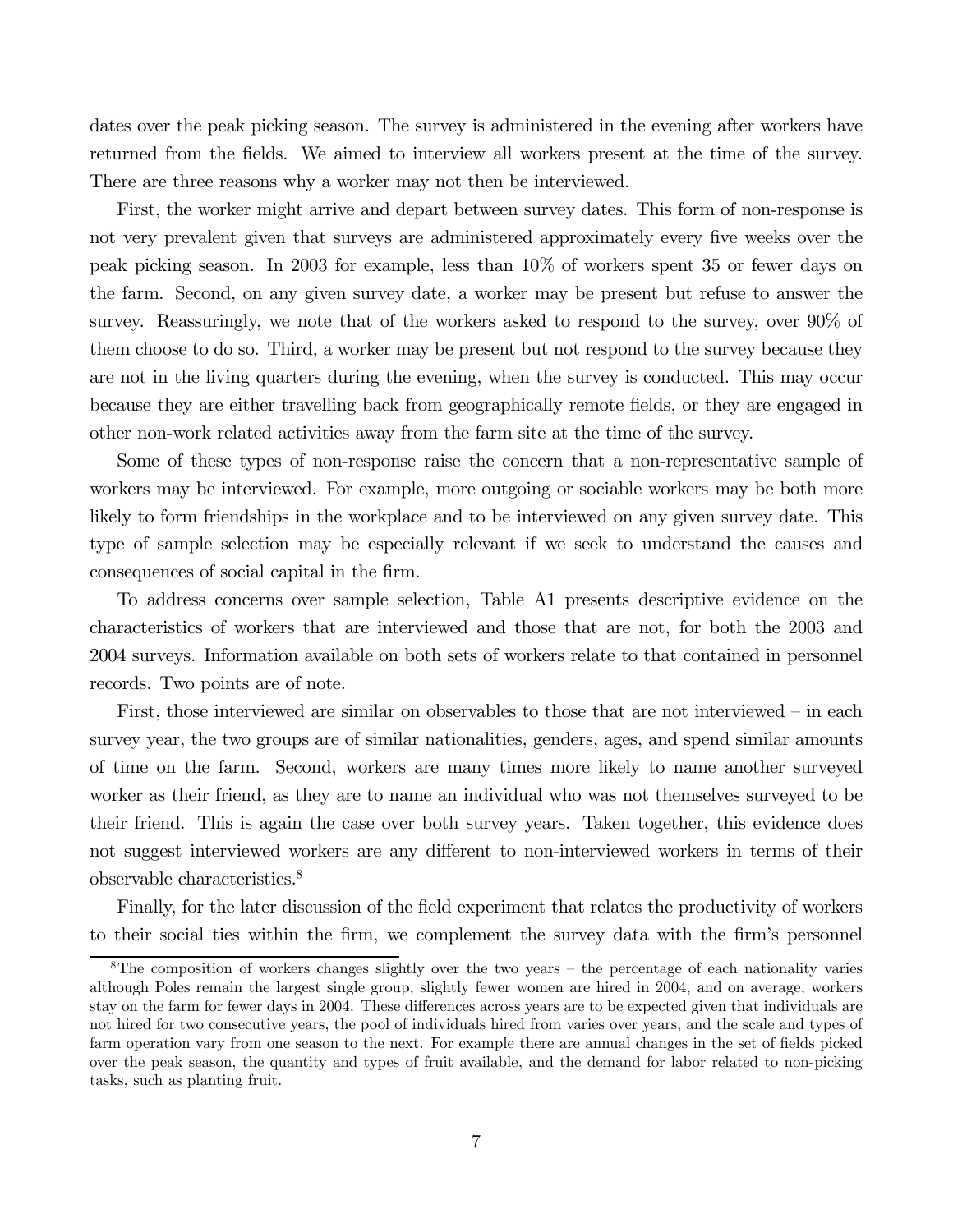records. In particular, these record each worker's nationality, their time of arrival on the farm, the location of their living quarters, and their productivity. Worker productivity, defined throughout as the kilograms of fruit picked by the worker per hour, is recorded on every field and day they pick fruit. For the field experiment we also exploit the fact that the personnel records identify all co-workers and managers present on each field-day, including those that are not interviewed in our survey.

# 3 The Formation of Social Capital

# 3.1 Friendship Ties Among Co-workers

Table 1a shows the pattern of self-reported friendship ties within the workplace in 2003. There are 879 reported friendships among surveyed workers. As is intuitive, the majority of friendships (57%) are newly formed in the workplace, and pre-existing friendships are more likely to be reciprocal, namely that if worker i names worker j as a friend, worker j also names worker i as a friend. Conditional on being an old (new) friendship, 70% (54%) of friendships are reciprocal.

Table 1b shows the proportion of workers that name any given number of friends among their co-workers. The median worker names four other co-workers as their friend, and this rises to five conditional on the worker reporting at least one friendship tie in the firm. However, one in five workers report having no friends among their co-workers, and a similar proportion report seven workers as a friend — the maximum number permitted to be reported. This raises two issues.

First, it may be that some workers, through lack of effort, report having no friends when in truth they do have friends, thus leading to their social network to be underestimated. In relation to this we note that comparing those workers that report no friends in the workplace with those that report at least one, the two groups are of similar nationalities, ages, and spend a similar number of days on the farm in total. There are slight gender differences – 13\% of men report having no friends, whereas the figure for women is 22%. Most importantly however, among those that name at least one friend, they are, on average, themselves named as a friend by 3.11 other surveyed workers. In contrast, among those that name no friends, they are, on average, themselves only named as a friend by 1.25 other workers. This suggests that such workers are indeed more likely to be socially isolated within the firm. The upper graphs in Figure 1 show separately for those that report having no friends, and those that report having at least one, the histogram of the proportion of such workers that are mentioned by others as a friend.

A second concern is that some workers actually have more than seven friends among co-workers and so their network is underestimated. In relation to this we note that comparing those workers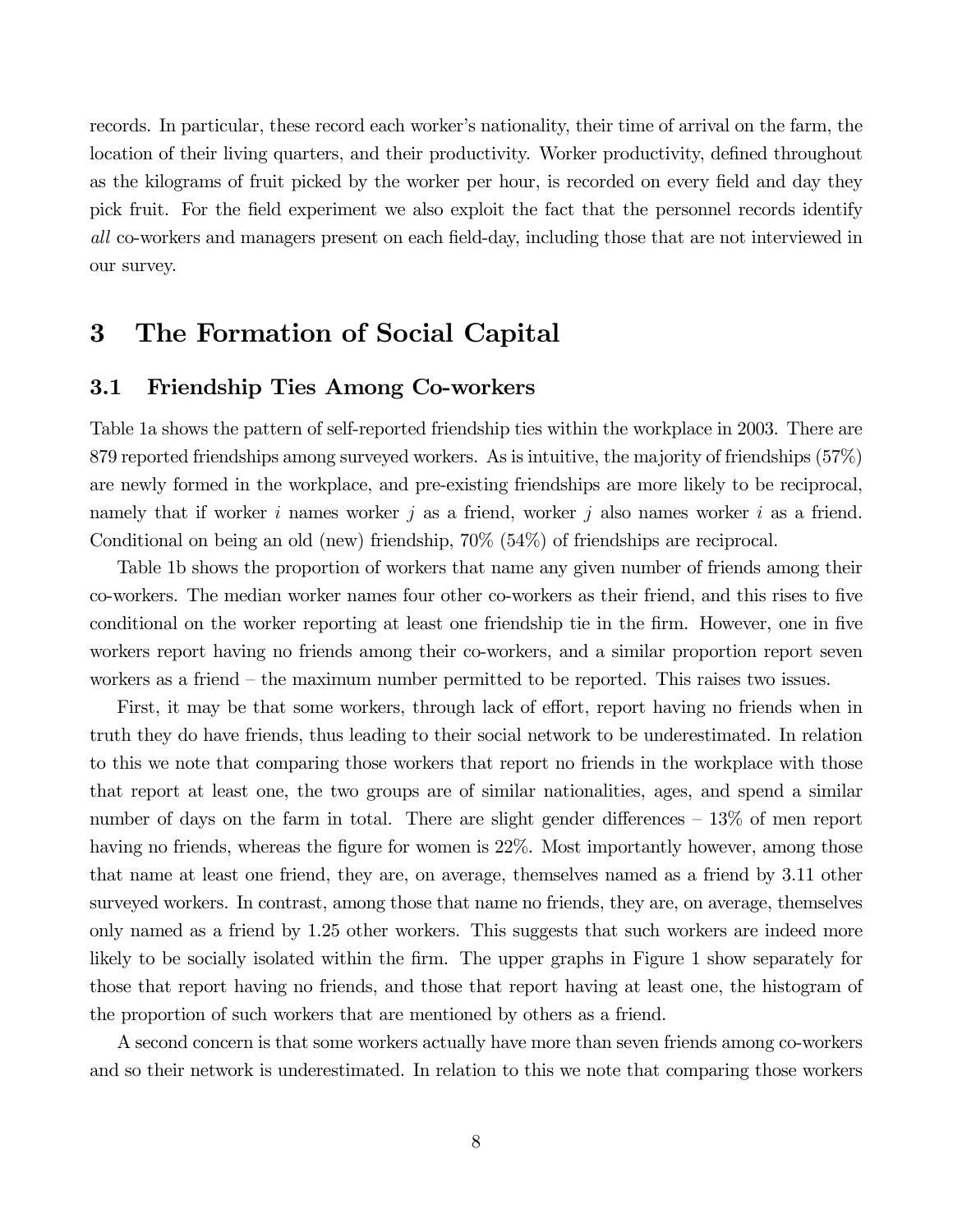that report seven friends with those that report less than seven, the two groups are of similar nationalities, genders, ages, and spend a similar number of days on the farm in total. Most importantly, among those that name seven friends, they are on average themselves named as a friend by 4.23 other surveyed workers. Among those that name less than seven friends, they are on average themselves only named as a friend by 2.41 others. The lower graphs in Figure 1 show separately for those that report having seven friends , and those that report having at most six, the histogram of the proportion of such workers that are mentioned by others as a friend.

Table A2 reports evidence from the 2004 survey on the types and frequency of interactions among workers and their friends in terms of going to the supermarket together, eating together, lending/borrowing money, and talking about problems. This suggests the first reported friend is whom the worker interacts with most frequently along all dimensions, followed by the second reported friend, and so forth. Moreover the first named friend of i is also most likely to themselves report worker  $i$  as a friend. Hence although workers may well have more than seven friends in the firm, the strength of the social ties between workers — measured either by the various forms of interaction in Table A2 or the probability the relationship is reciprocal — decreases as they are reported later in the survey.

Reassuringly, the patterns in the data suggest workers do reliably report the number of friends they have in the workplace, and that non-monetary transfers frequently take place between them. The results highlight that the extent to which workers are socially tied to their co-workers varies considerably. While some workers have many social ties to co-workers, others have considerably fewer. For any given number of friendship ties to co-workers, the ratio of newly formed ties to pre-existing ties also varies across workers. On average this ratio is 1.77 although varies from zero to six across all surveyed workers. Finally, at the extreme, some workers are socially isolated within the firm. Of the 300 workers surveyed for example, 24 neither report having no friends nor do any others report them as a friend.

These differences in the number and types of social ties individuals have among their co-workers, and the fact that non-monetary transfers frequently take place between them, can be important sources of variation that explain both the behavior of workers in a given workplace, and also potentially explains differences across firms in their performance. We view collecting information on the social networks within firms as a first stepping stone in a broader research agenda that aims to shed light on how social capital within firms interplays with the organizational features, such as the compensation schemes in place and the nature of tasks carried out in the firm.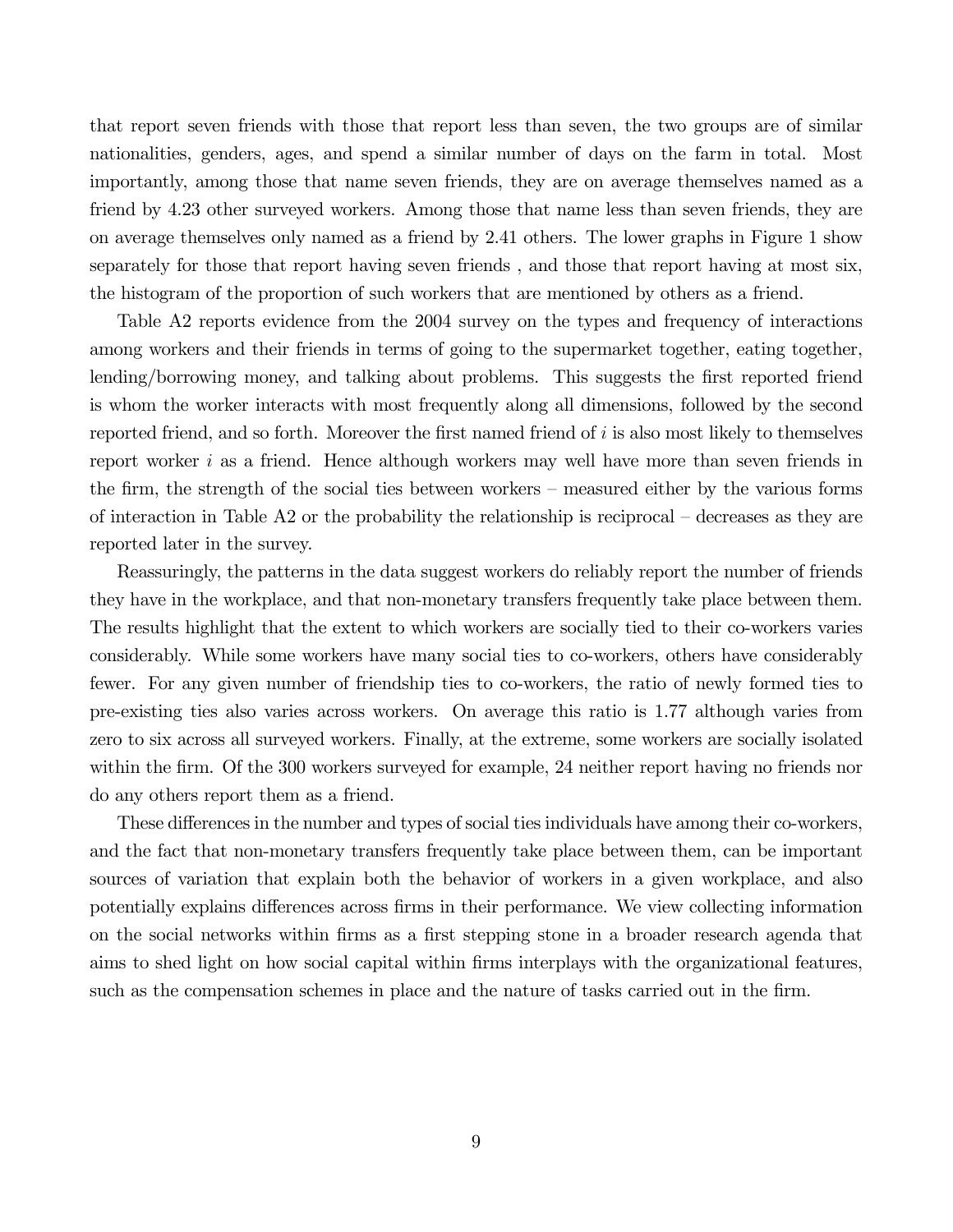### 3.2 Friendship Networks in the Workplace

Having described the unidirectional friendship ties between a given worker i and her co-workers, we now describe the social network of friendship ties in the firm as a whole. To be precise, consider a scenario in which worker i reports j to be her friend, and j herself reports k as her friend. Workers i and k then lie within the same social network, even though they do not have a *direct* friendship tie between them. Workers  $i$  and  $j$  are said to be of distance 1 from each other and workers  $i$  and k are of distance 2 from each other. Two workers i and j are then defined to be within the same social network if the distance between them,  $d_{ij}$ , is finite.<sup>9</sup>

Table 2 describes the characteristics of each friendship network with at least two members. Although there are 14 distinct social networks in the firm, we focus our analysis on the dominant network to which the vast majority of workers belong. While the diameter of the network — the largest distance between any two network members — is 19, the average distance between any two workers is  $6.65<sup>10</sup>$  The network comprises an equal number of men and women, and the probability of any two randomly chosen workers in the network being of the same nationality is 17%. Both figures are close to the statistics in the population of workers as a whole, which is as expected given the majority of workers belong to the network.

The remaining statistics describe the network characteristics of the average worker in the network. The degree of a worker is the number of bidirectional friendship ties a worker has namely the number of co-workers that either worker i reports as her friend or *vice versa*. The average worker is socially tied to 4.47 co-workers, corresponding to  $2\%$  of those in the network.<sup>11</sup>

Finally, we report the local clustering coefficient for workers, which measures how densely interconnected the friends of i are with each other. This is simply the ratio of the actual number of ties that exist between the friends of distance one of worker  $i$ , to the maximum number of ties that could have existed among them. This coefficient therefore varies from zero to one and the greater the extent of the interconnections of friends of  $i$ , the higher is the measure of local clustering. For workers in this firm, the local clustering coefficient implies a relatively high incidence of interconnectedness – namely the friends of a given worker  $i$  are also likely to be friends with each other.12

<sup>12</sup>The local clustering coefficient,  $c_i$ , is formally defined as,  $c_i = \frac{v_i}{v^{\max}(d_i)} = \frac{v_i}{\frac{1}{2}(d_i^2 - d_i)}$ , where  $d_i$  is the degree of

<sup>&</sup>lt;sup>9</sup>For this analysis we do not therefore consider workers that are not connected to any co-workers.

 $10$ One of the earliest studies of the properties of large networks, or 'small worlds', is Milgram [1967], in which a sample of individuals were asked to reach a particular target person by passing a message along a chain of acquaintances, which coined the phrase six degrees of separation. Later studies have found similar results. For reviews of the study of large networks see Kochen [1989] and Jackson and Rogers [2004]. Goyal et al [2006] present evidence on the evolution over time in the network of economists.

 $11$ This figure differs from that in Table 1 because there we reported the number of unidirectional friendship ties that worker i names. In contrast Table 2 describes the social network as a whole using bidirectionally defined friendship ties.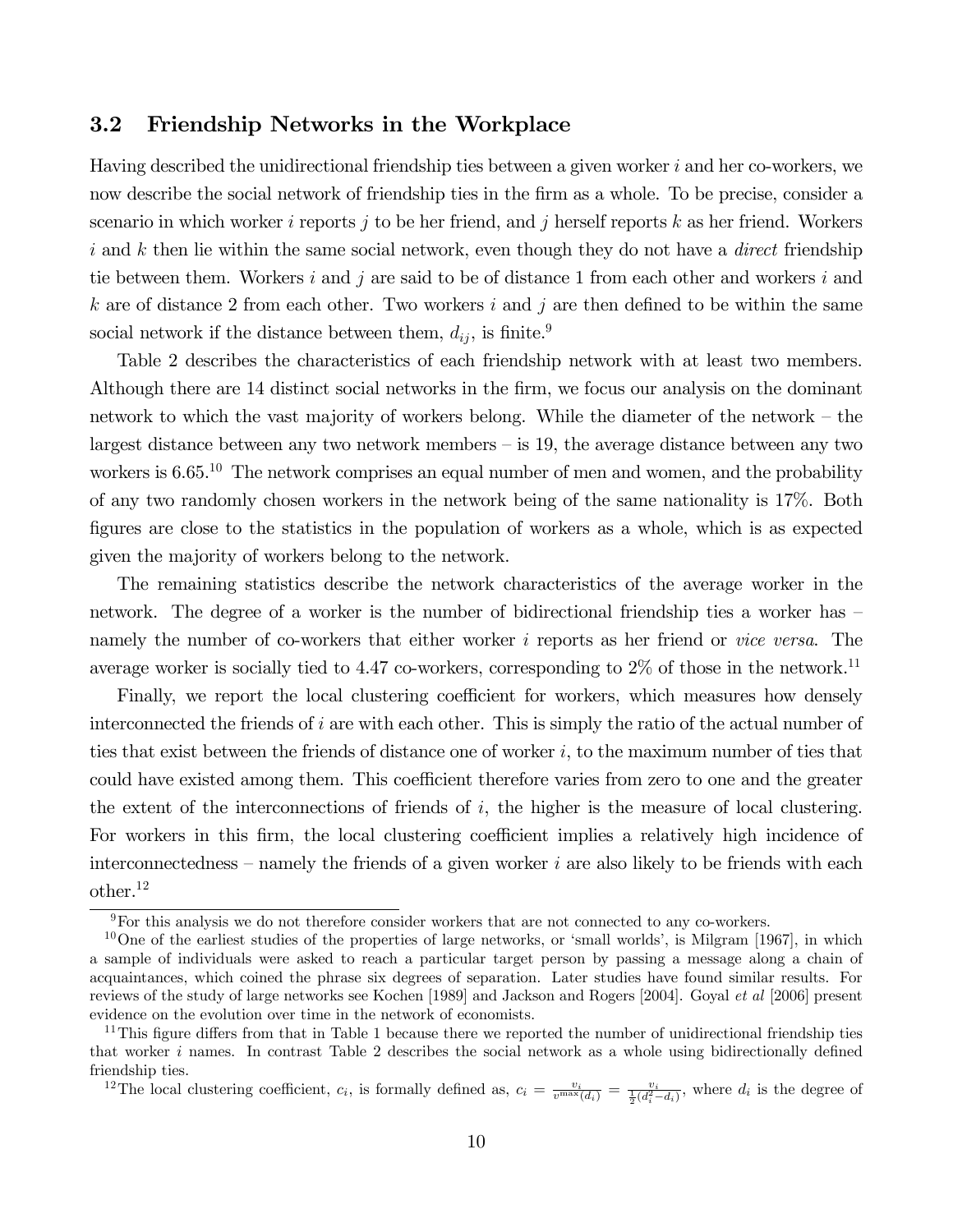Figure 2 provides a graphical representation of the social capital in the firm as embodied in the friendship networks of workers. This shows how newly formed friendships in the workplace overlay pre-existing friendship networks to produce the overall network of friendship ties described in Table 2. Figure 2 highlights that  $-$  (i) there are many more distinct networks of pre-existing friendships than of newly formed friendships; (ii) the size of pre-existing friendship networks are smaller than for newly formed friendships  $-$  the largest sized network of old (new) friends is 21 (166); (iii) pre-existing friendship networks are slightly more interconnected, as measured by the local clustering coefficient, than are newly formed friendships.

While the previous evidence highlighted the variation in the local social ties of workers, this subsection highlights that another source of heterogeneous worker behaviors relates to the worker's position within the network. For example, some workers may be considered to be more focal or influential than others. Identifying such workers may be especially important in understanding the effects of role models and peer effects more generally within firms, or to shed light on the optimal worker the firm should target should it require information to be quickly diffused among co-workers.13

# 4 The Determinants of Friendship Ties in the Workplace

### 4.1 Descriptive Evidence

We now turn to understanding the factors driving the formation of friendships in the workplace. To begin with, Table 3 documents the similarity in characteristics of pairs of workers that are socially tied to each other. The first column reports the unconditional probability that a pair of workers  $(i, j)$  in which worker i names worker j as a friend, are the same along a given characteristic. The next columns repeat this exercise for pre-existing and newly formed friendships separately. This helps to shed light on whether the underlying motive for forming friendships is different inside and outside of the workplace. Finally, as a benchmark for comparison, the last column reports the same probability among two randomly chosen workers from the workforce.

The first rows in Table 3 show that in terms of socioeconomic characteristics such as gender, nationality, and age, friends are more similar to each other than are two randomly chosen workers. Pre-existing friends tend to be even more similar to each other, especially in terms of their nationality and age, than are newly formed friendships. In line with the discussion in Section

worker i,  $v_i$  is the actual number of links between the friends of i, and  $v^{\max}(d_i) = \frac{1}{2}(d_i^2 - d_i)$  is the maximum possible number of links between the friends of  $i$  at distance one.

<sup>&</sup>lt;sup>13</sup>There is a growing theoretical literature on the strategic behavior of agents within network structures. For example, Bloch et al [2005] develop a model of insurance and information exchange within networks.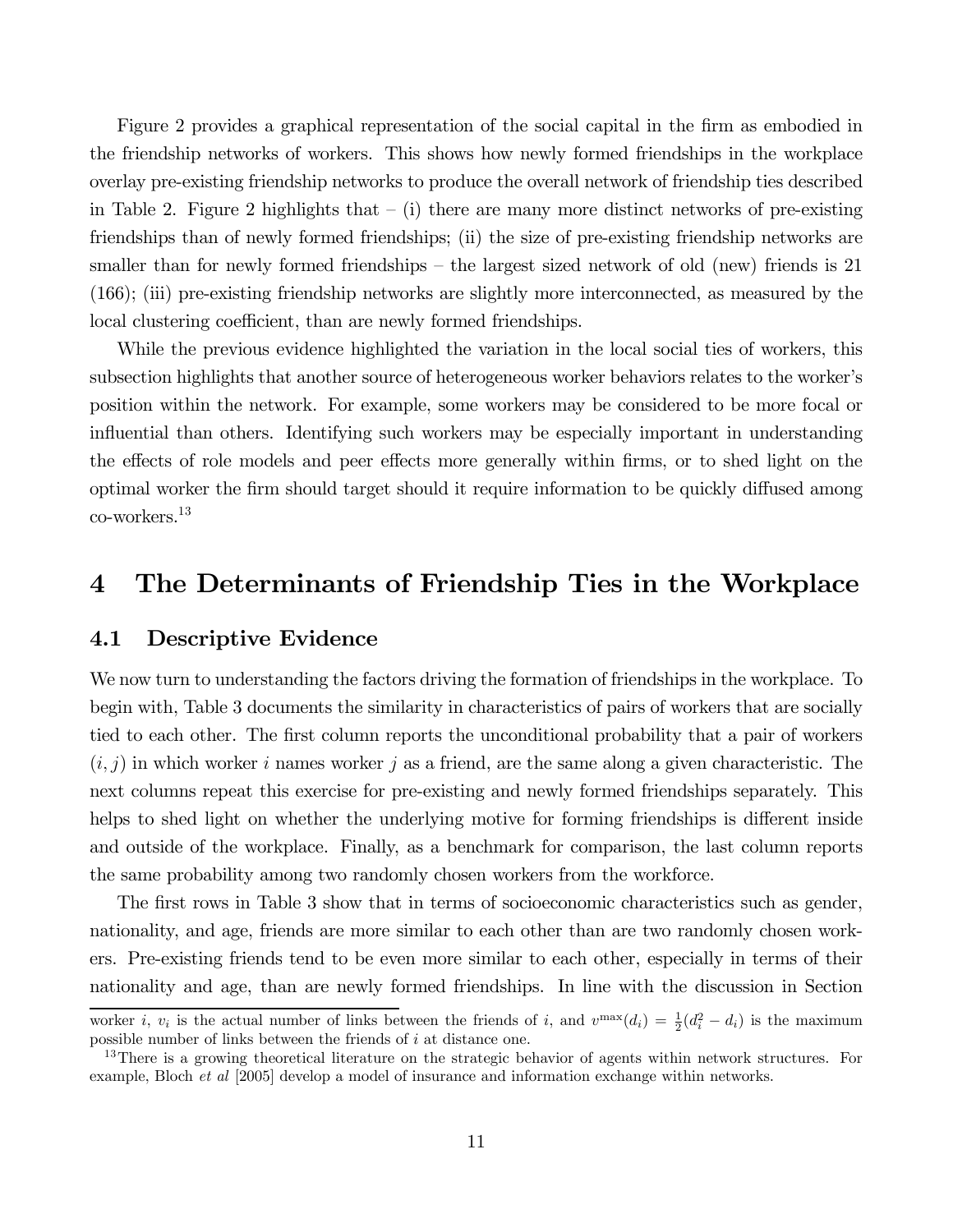2, nationality, time of arrival, and the geographic location in which workers are housed are all significantly more highly correlated within friends than between randomly chosen worker pairs.

The next rows explore how workers' previous employment histories relate to friendship ties. Friends tend to have similar employment histories to each other. For example, they are either both more likely to have had previous paid work before, or to have both not had any previous paid work experience, than two randomly matched workers. However the correlation in this characteristic is not significantly different between pre-existing and newly formed friendships.

An individual attribute that may potentially aid the formation of new friendships in this workplace environment is physical fitness because such workers naturally work at the same speed when picking fruit. While Table 3 shows the correlation in fitness is significantly higher among friends than randomly chosen worker pairs, it is not however significantly different between preexisting and newly formed friendships.

The remaining rows relate to the similarity in work related attitudes among friends. Table A3 presents the questions and potential answers that workers were asked regarding attitudes over various aspects of work. The first two questions relate to factors that motivate workers to work harder – either through winning a prize, or being promoted. The next two questions relate to peer influences, namely whether the worker would pick faster if they worked next to the fastest pickers, or their friends. The next question relates to the compensation scheme workers prefer to be paid under for fruit picking — a fixed wage, a piece rate, or a group based piece rate. Finally, the last question relates to workers preferred group composition if they were to be paid according to a group piece rate — either a group comprising of their friends, or the fastest pickers.

There is considerable heterogeneity across workers in each of these work related attitudes. The single exception relates to how workers would prefer to be paid, where the majority of workers report preferring a fixed hourly wage as opposed to performance related pay.

Table 3 then shows that in terms of attitudes related to worker's motivation, their preferred pay scheme and group composition, friends are more likely to have similar attitudes than randomly chosen workers, although again these differences are not different between pre-existing and newly formed friendships. In contrast, in terms of attitudes over peer influences, the similarity of these attitudes among newly formed friendships are no different than if workers chose their friends at random. Hence although there may well be peer influences of friends on workers behavior, the choice of friends does not appear to itself be driven by attitudes over peer influences themselves.

It is worth noting that these descriptives also shed some light on why homophylic friendships form — this can either be because the costs of meeting similar individuals are low, or because the benefits of forming friendships with similar individuals is high. In this particular setting, the costs of matching with any given worker are relatively similar across all workers. Hence variation in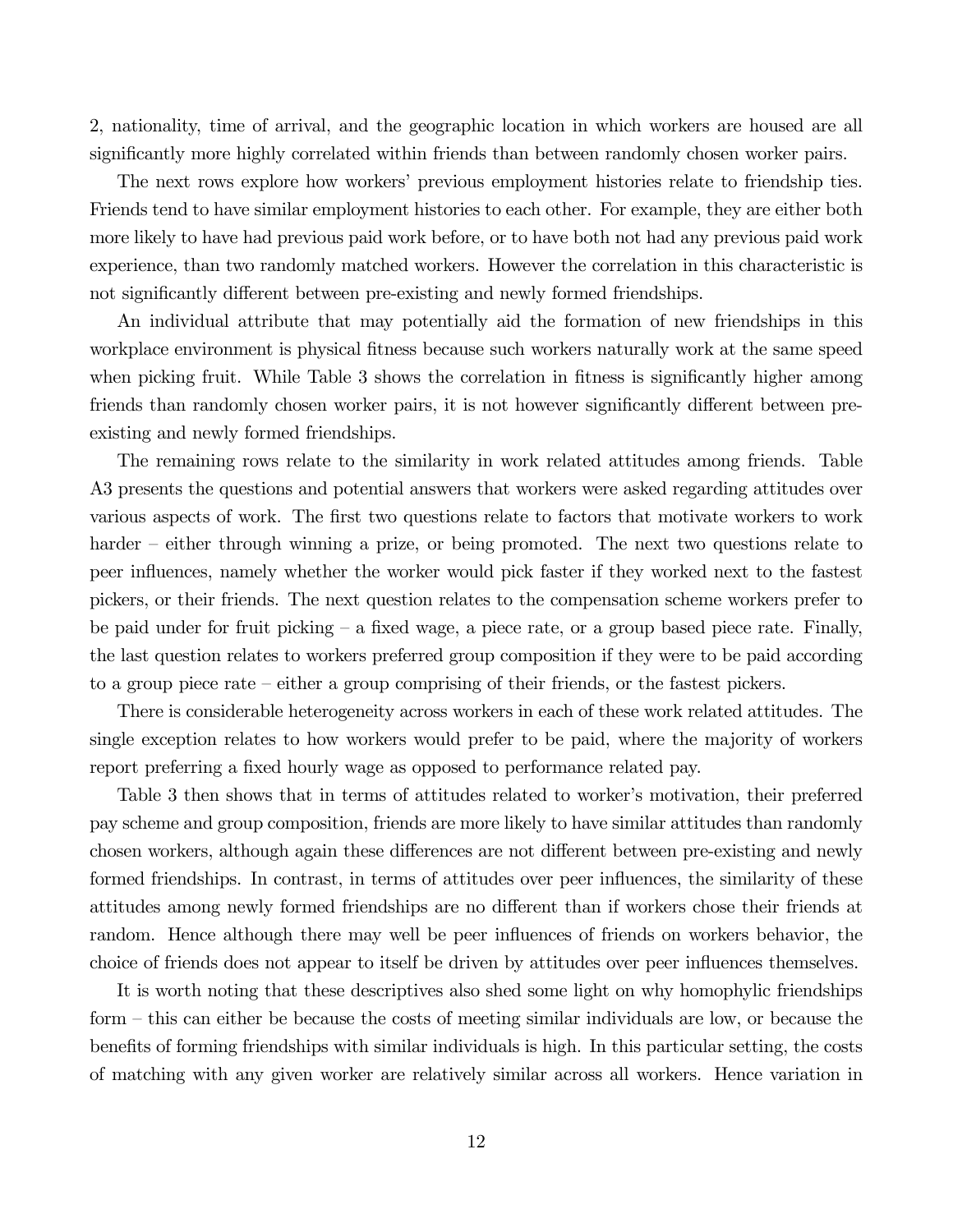the benefits of any given friendship are more likely to drive the formation of ties. Evidence in support of this hypothesis is provided in the final row of Table 3 where we explore the similarity among friends in terms of the university major being studied in their home country. We note the probability that two friends are studying the same major is significantly higher among pre-existing friends than newly formed friends. Pre-existing friends may simply be more likely to match on this characteristic because the costs of meeting others studying the same major in university are low, rather than any intrinsic complementarities of matching with an individual studying the same subject. Indeed in this workplace, workers do not appear to choose their new friends on the basis of this characteristic.

### 4.2 Econometric Evidence

We now provide evidence on whether each of the unconditional correlations among newly formed friendships reported in Table 3 is robust to conditioning on all the dimensions along which workers may be similar, or whether the same underlying trait is being picked up in each case. To do so we define a dummy variable,  $l_{ij}$ , equal to one if worker i names j as a new friend, and zero if worker i does not name j as a friend and nor are i and j pre-existing friends. The sample is such that there is one observation per pair of workers  $(i, j)$  where i and j are both surveyed and are not pre-existing friends. There are 226 workers in the final sample and 50,622 pairs of such workers. This is the set of all possible pairs of new friendships that could have formed in the workplace. We then estimate the following logistic regression,

$$
Pr(l_{ij} = 1) = \Lambda(X_{ij}\beta),\tag{1}
$$

where  $Pr(l_{ij} = 1)$  is the probability that  $l_{ij} = 1, \Lambda(.)$  is the logistic CDF, and  $X_{ij}$  are measures of similarity between  $i$  and  $j$ . The coefficients are presented as log odds ratios with the z-statistic for the test against the null hypothesis that the odds ratio is equal to one, and standard errors are clustered by worker i. Table 4 presents the results.

To begin with, Column 1 only controls for the set of characteristics that make it more feasible for workers i and j to form ties – whether they are of the same nationality, live on the same site in the farm, and have overlapped in their stays on the farm for at least two weeks. Along each dimension, the odds ratios are significantly greater than one. For example, worker  $i$  is 20 times more likely to report worker  $j$  as a newly formed friend if they are of the same nationality, than if they are of different nationalities.

Column 2 additionally controls for the other similarities in socioeconomic characteristics discussed in Table 3. The extent to which workers assortatively match into new friendships along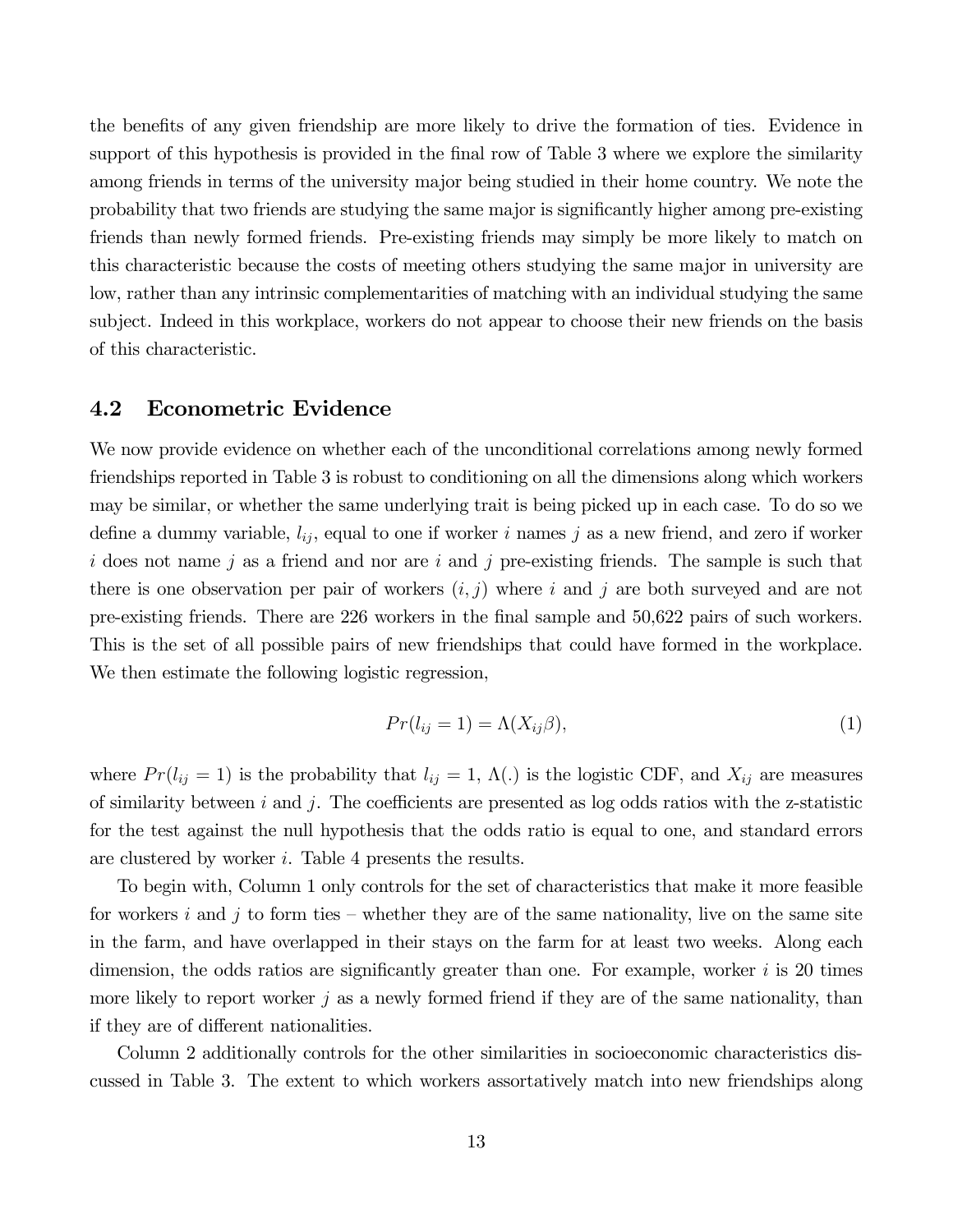the lines of nationality, living site, and having overlapped on the farm remain robust to the inclusion of these additional controls. The magnitudes of the estimated odds ratios remain relatively stable over the two specifications, suggesting these dimensions are not much correlated to other dimensions along which workers may be similar. Moreover the odds ratios along these dimensions — which restrict the feasible set of workers friendship ties can reasonably be expected to form with — are orders of magnitude larger than for the other characteristics of worker pairs.

The odds ratios along other dimensions of worker similarity show that workers are not more likely to form new friendships with those of the same gender or age. In terms of previous employment histories, new friends are positively matched on whether they have previously had paid employment, and negatively matched on whether they have had previous experience on a farm or not. This latter result is in line with those workers that have no previous experience of this particular work environment choosing to form friendships with those that have such experience, other things equal.

The specification in Column 3 then additionally controls for the work related attitudes of individuals. We see that  $-$  (i) workers are positively assortatively matched in terms of the rewards that would motivate them to work hard; (ii) worker attitudes towards the influence of peers does not drive the formation of new friendships; (iii) workers are more likely to form friendships with others that prefer the same compensation scheme.

In both Columns 2 and 3, the odds of forming a new friendships with others that are studying the same university major are significantly smaller than forming a friendship with someone studying another major. This offers further support to the idea that pre-existing friendships are positively matched along this dimension simply because the costs of meeting individuals on the same university major are significantly lower, rather than there being any intrinsic complementarities in matching with such individuals, once other forms of similarity are conditioned on.

To further explore differences between the formation of new and old friendships, in Column 4 we redefine  $l_{ij}$  to be equal to one if worker i reports j as a new friend, and equal to zero if worker i reports  $j$  as a pre-existing friend. We therefore drop all worker pairs that are neither pre-existing nor new friends from this specification. The results show that relative to pre-existing friends, newly formed friends in the workplace are significantly less likely to be of the same age, studying the same university major, experienced the same employment history, and are significantly more likely to prefer the same compensation scheme. Workers are not more likely to form new friendships with those of the same level of physical fitness, implying that friendships do not form with those they work at the same speed as, other things equal.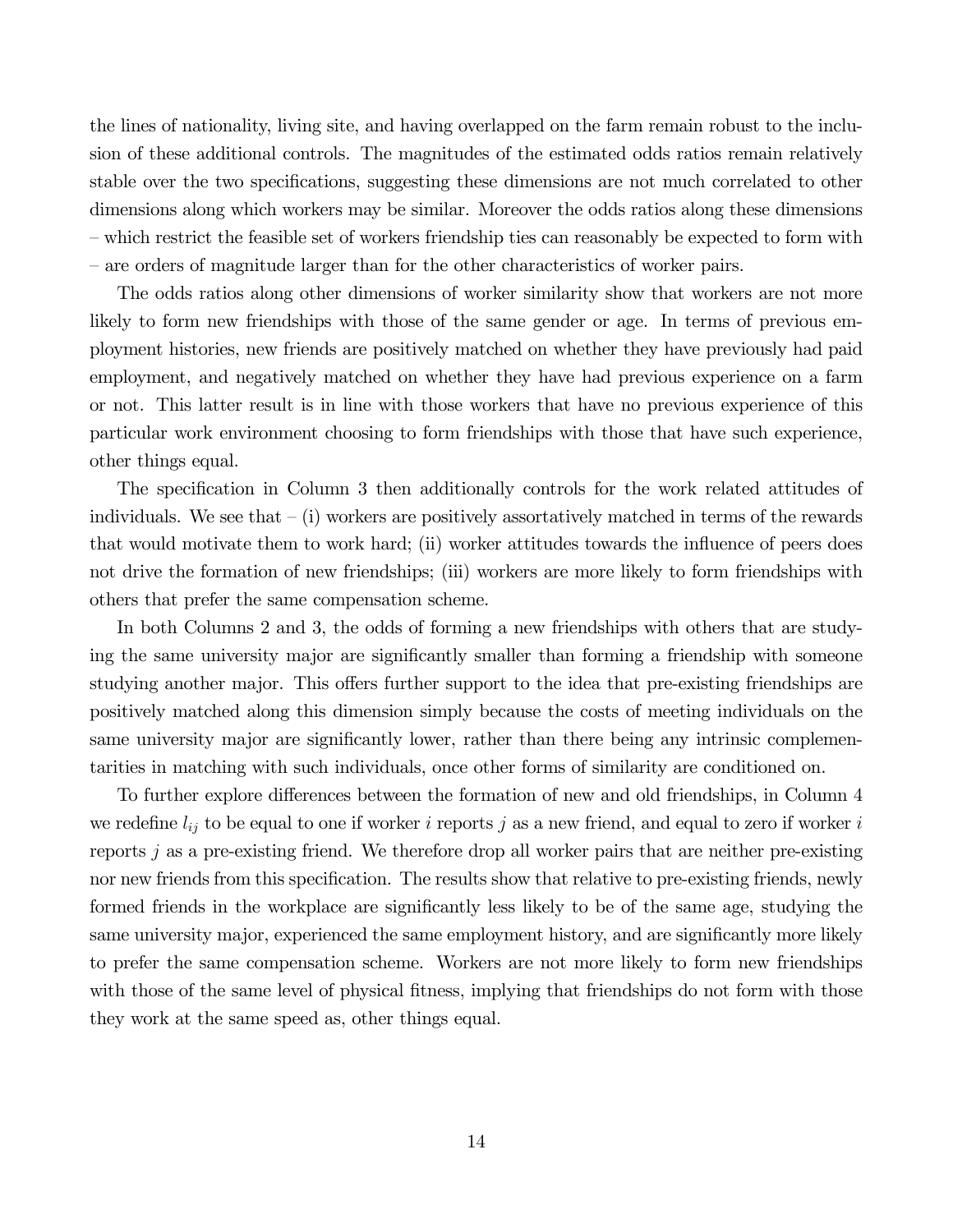#### 4.2.1 Unobserved Worker Heterogeneity

An econometric concern with the specification in (1) is that there may be unobserved heterogeneity across workers that drives the formation of new friendships. For example, some individuals may naturally be more outgoing or sociable and therefore more likely to form new friendships than others. Such unobserved heterogeneity is unlikely to bias estimates of  $\beta$  because whether or not any two workers are similar along a given dimension will be uncorrelated to how sociable or outgoing the reporting worker is. On the other hand,  $\beta$  is more likely to be inconsistently estimated if the unobserved heterogeneity relates to the pre-existing network of friends that worker i has. In this case worker i's incentives to match with others, and whom to match to, may be affected by the characteristics of their existing network. To address this concern we estimate a conditional logit regression where observations are grouped by worker i,

$$
Pr(l_{ij} = 1) = \Lambda(X_{ij}\beta + \lambda_i),\tag{2}
$$

where  $\lambda_i$  captures unobserved heterogeneity across workers. This can only be estimated among the subsample of workers that report at least one new friend. In this specification we continue to cluster the standard errors by worker  $i$ .<sup>14</sup>

The result, reported in Column 5 of Table 4, shows most of the estimates of the odds ratios to be very similar to the baseline estimates in Column 3. The only exception to this is that the odds ratio of the workers studying the same university major is now not significantly different from one.

A similar set of concerns relate to unobserved heterogeneity across the workers being matched to – worker j. For example, other things equal, workers may all be more likely to report being a friend of worker j if j is particularly outgoing, sociable, or has a valuable social network of friends that i wants to be part of. In other words, there may be some individuals that others want to match to more than others. To address such concerns we estimate the following conditional logit regression where observations are grouped by worker  $j$ ,

$$
Pr(l_{ij} = 1) = \Lambda(X_{ij}\beta + \lambda_j). \tag{3}
$$

 $\lambda_i$  captures unobserved heterogeneity across workers being matched to. This can only be estimated for worker j's that are reported to be neither the friend of no other surveyed worked, nor the friend of all surveyed workers. In this specification we cluster standard errors by worker  $j$ . Column 6 shows the results to be qualitatively similar to those in the baseline specification in Column 3. Again once heterogeneity across workers is accounted for, the odds ratio of the workers studying

 $14$  If we estimate (1) and restrict the sample to workers that report at least one new friend, the results are very similar to those reported in Column 3.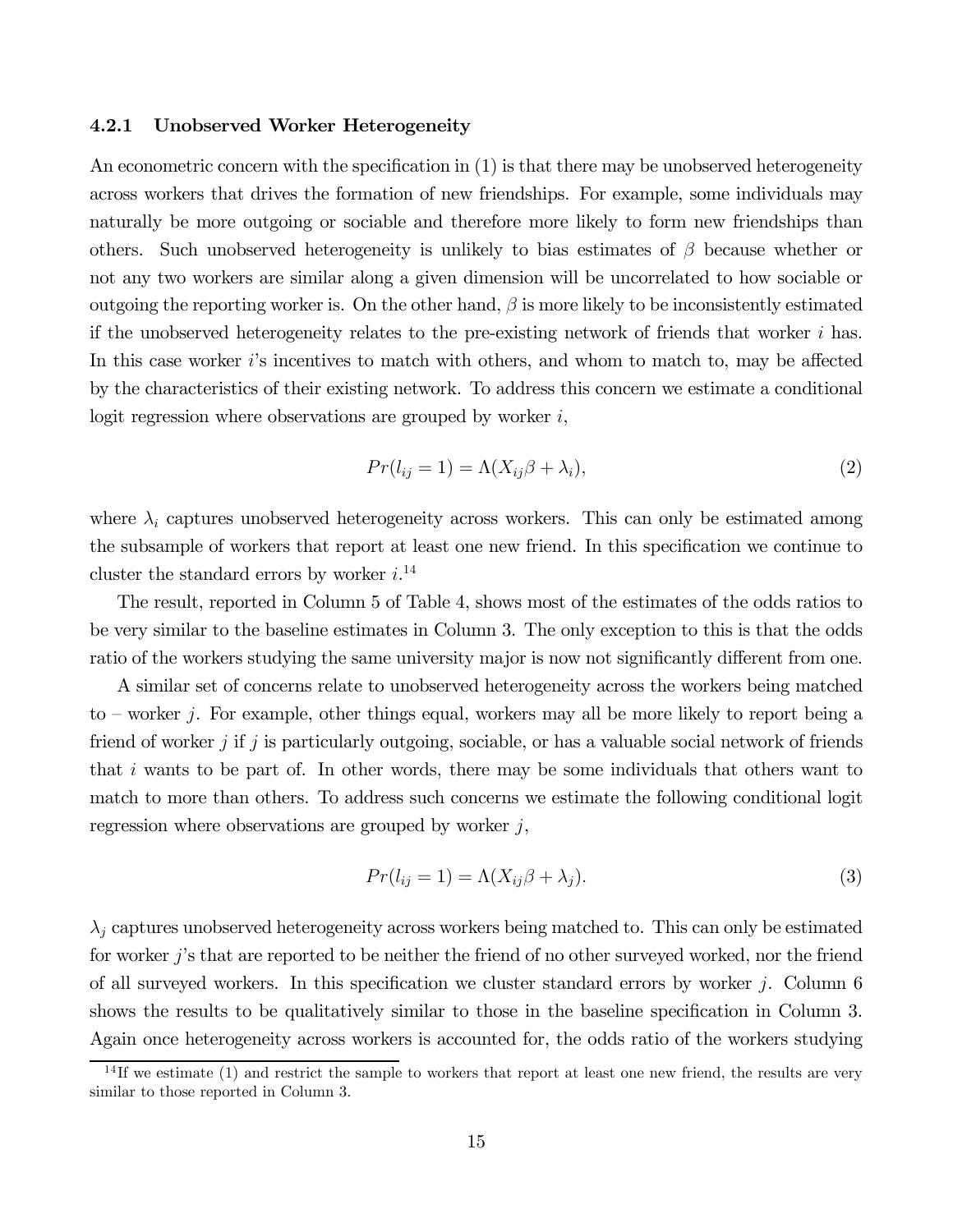the same university major is not significantly different from one.

An alternative approach to controlling for heterogeneity across workers is to condition on the observed heterogeneity across workers  $i$  and  $j$ . For example an older or more experienced worker might be more likely to talk to and befriend others, irrespective of the similarity in their ages. To address this, Column 7 additionally controls for the following characteristics of both i and  $j$  – their nationality, living site, arrival date, gender, age, subject being studied, whether they have had paid employment before, worked on a farm before, their self-reported level of physical fitness, and their answer to each of the work related attitude and pay preference questions discussed earlier. Some of these controls are perfect predictors of friendship ties for some workers so the sample drops slightly. Despite the fact that a wide range of observable characteristics of both workers is controlled for, the qualitative results remain similar to those in the baseline specification.

# 5 Why Social Capital Matters

We now briefly review recent evidence from Bandiera *et al* [2006], on one particular mechanism through which social capital matters for the firm. In 2003 we conducted a field experiment in the firm in which we exogenously changed managers' incentives from fixed wages to performance pay based on the average productivity of managed workers. This was designed to shed light on the interplay between social ties, managerial incentives, and workers' performance.15

Managers, like workers, are hired on seasonal contracts, and from the same pool of individuals. At the start of the season the firm decides which individuals will be assigned to managerial roles. There are very few instances of workers being promoted to a manager within the season or *vice* versa. Managers are each assigned a group of around twenty workers, and their logistical tasks include the allocation of workers to rows at the start of the field-day, reallocating workers to new rows once they have finished picking the row they were originally assigned to, and ensuring no bottlenecks form preventing workers from continuing to pick fruit. A key feature of this setting is therefore that managerial effort is complementary to worker effort and can be targeted to individual workers. As workers are paid piece rates, this implies managers can affect a worker's productivity and hence his earnings.

Managers were paid fixed wages in the first half of the season, and then a managerial performance bonus was introduced. The bonus payment was awarded on a field and day if workers' average productivity on the field-day exceeded an exogenously fixed threshold.

<sup>&</sup>lt;sup>15</sup>Methodologically, we provide a contribution in linking the benefits of natural field experiments [Harrison and List 2004] with the insights gained from 'insider econometric' analysis of firms [Ichniowski and Shaw 2003].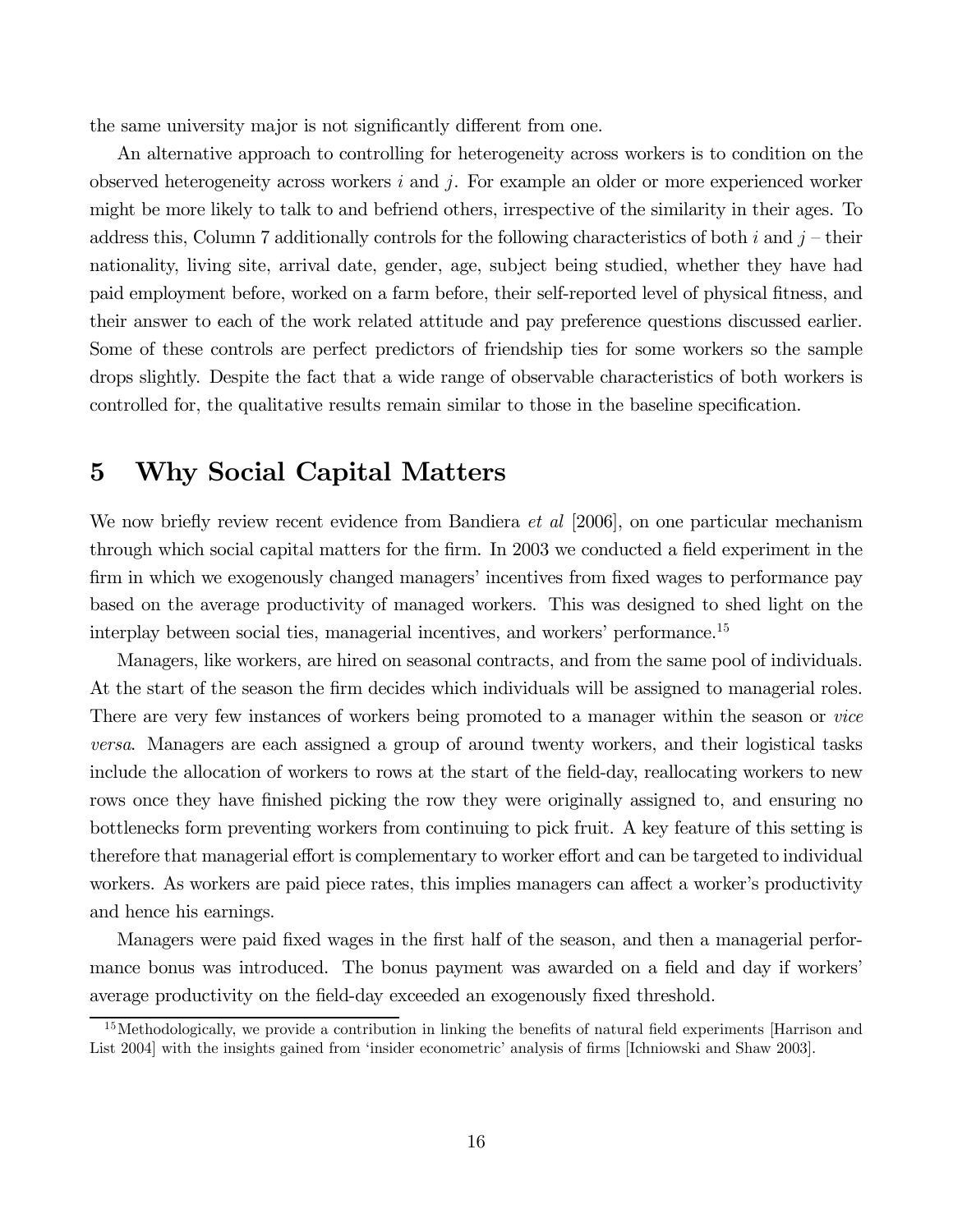### 5.1 Measuring Social Connections

As discussed in Section 2, one problem of using self-reported friendships to measure whether a worker is connected to a manager is that such friendships may be endogenous to how managers have treated the worker in the past. To avoid such concerns, we exploit three plausibly exogenous sources of variation that drive the formation of social ties in this workplace setting.

The first measure defines a worker and manager to be connected if they are of the same nationality. For the second measure, we use the fact that on arrival to the farm, individuals are assigned a consecutive worker number. If two individuals have a worker number within the same ten digit window, we define the two to be socially connected through their arrival cohort. The third measure defines two individuals to be socially connected if they live within five caravan numbers of each other. We then combine the information on social connectivity along these three dimensions as follows. We define  $c_{ij} = 1$  if worker i and manager j are connected along any dimension, and 0 otherwise. If there are  $M_{ft}$  managers present on the field-day, the share of managers the worker is connected to on the field-day is,

$$
C_{ift} = \frac{\sum_{j} c_{ij}}{M_{ft}},\tag{4}
$$

where the summation in the numerator is over all managers j on field-day  $ft$ .

On most field-days there are between 2 and 4 managers and between 40 and 80 workers present. As we do not have information on the exact matching of workers to managers within a field, we interpret (4) as the probability that worker i is connected to his manager on field-day  $ft$ . To compare field-days in which worker  $i$  is surely not connected to his manager, to field-days in which he is connected with positive probability, we define a dummy variable  $DC_{ift}$ , equal to one if  $C_{ift} > 0$ , and zero otherwise.

# 5.2 Evidence

Table 5a reports descriptive statistics for the share of managers worker  $i$  is linked to on field-day  $ft, C_{ift}$ . On average, a worker is socially tied to .433 managers when managers are paid fixed wages. The share is almost identical (.439) when managers are paid performance bonuses. Table 5a decomposes the overall variation in social ties into that arising within and between workers. At least one third of the overall variation in social connections arises from variation within a worker over field-days, and this is true under both managerial incentive schemes.<sup>16</sup>

Table 5b then provides evidence on how workers' productivity varies by their social ties to managers on the field-day as measured by the dummy variable  $DC_{ift}$ , and the managerial compensation

<sup>&</sup>lt;sup>16</sup>On average, a worker is socially connected to 31% of the managers by nationality, to 12% by living site and to 5% by arrival cohort.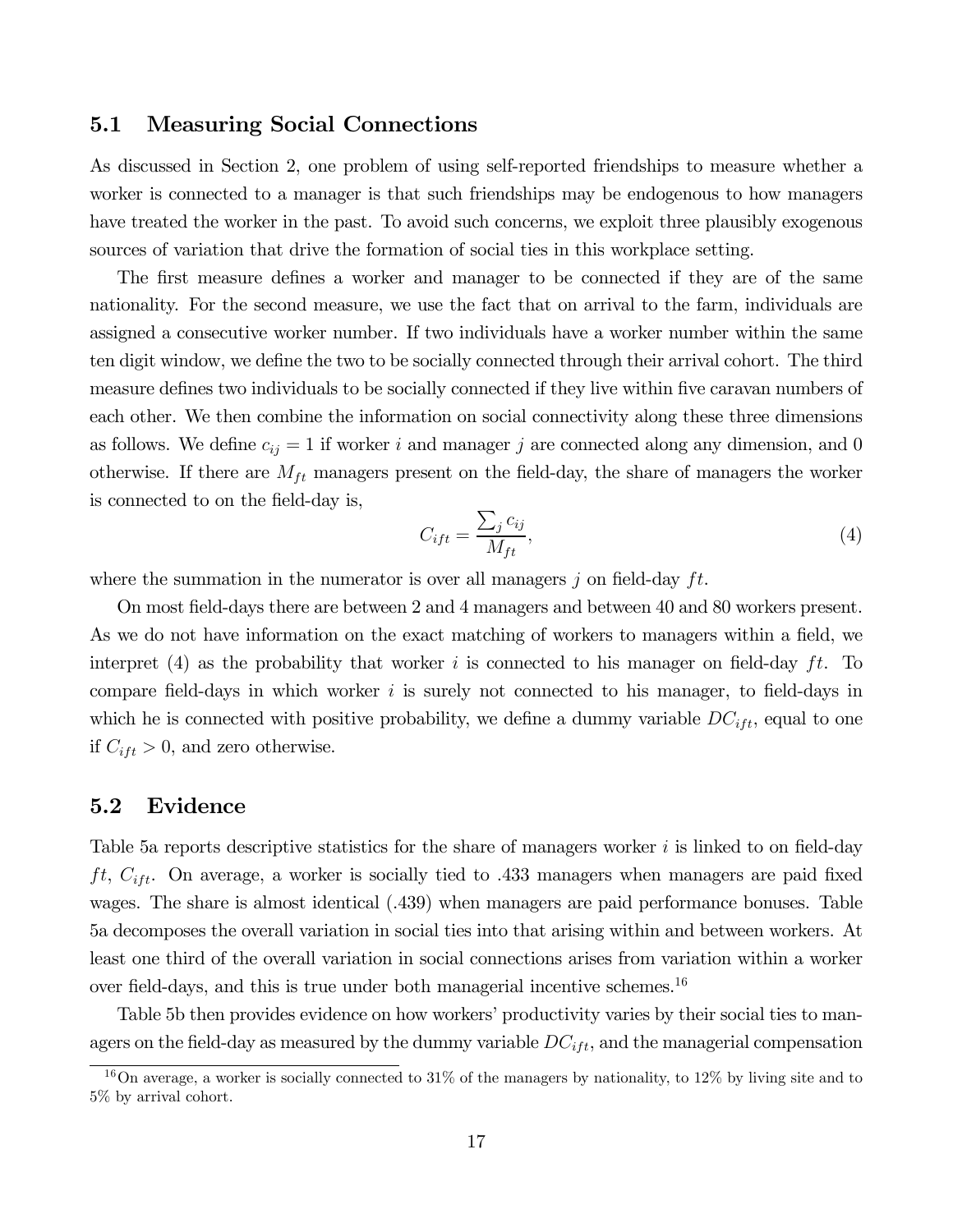scheme in place. The first column shows that on average, worker productivity is 6.95kg/hr when workers are managed by individuals they are unconnected to, and their managers are paid a fixed wage. Under the same managerial incentive scheme, the productivity of the same workers significantly rises by 1.31kg/hr to 8.27kg/hr when they are managed by individuals they are socially connected to. From a baseline average productivity of 7.93kg/hr across all worker observations when managers are paid a fixed wage, this difference corresponds to a 17% increase in the productivity of the same worker when managed by individuals he is socially connected to, relative to himself when managed by individuals he is not socially connected to.

The second column makes the same comparison when managers are paid a performance bonus. On average, the productivity of a worker is no different on field-days when he is socially connected to his managers to field-days when he is socially unconnected to his managers. The unconditional difference-in-difference in workers' productivity by their social connections to managers and across managerial incentive scheme, is 1.20kg/hr, and is significantly different from zero. As workers are paid piece rates, differences in worker productivity by social connectivity to managers and managerial incentive scheme translate into similar differences in worker earnings.<sup>17</sup>

These results suggest worker productivity is significantly higher if they are socially connected to their managers, but only when managerial incentives are low powered.

# 6 Conclusion

This paper has presented evidence on the social capital in one particular firm, as embodied in the friendship ties among workers. We describe the structure of the friendship network as a whole and present evidence on the determinants of social ties. Having data from one firm naturally raises issues of the external validity of our results.

The firm we study, as any other, has unique features that shape social connections between workers and managers and their effect on productivity. In particular, in this setting managers and workers are of similar ages and backgrounds, they are predominantly young individuals, and they live on the farm site for the entire duration of their stay. All these features increase the likelihood that they form strong social connections with one another. In other settings, social connections might be less likely to form or to be strong enough to affect behavior. On the other hand, the workers in this study are employed on short term seasonal contracts and so long run social ties

<sup>&</sup>lt;sup>17</sup>Reading across the columns, we note there is a significant increase in productivity moving from a regime in which managers are paid a fixed wage, to when they are paid performance bonuses. This increase corresponds to the effect of the introduction of managerial performance pay, and has been analyzed in detail in Bandiera et al [2007]. It is these benefits of the bonus scheme that made the change in managerial incentives profitable for the firm. Hence the bonus scheme was kept in place by the farm management in later seasons.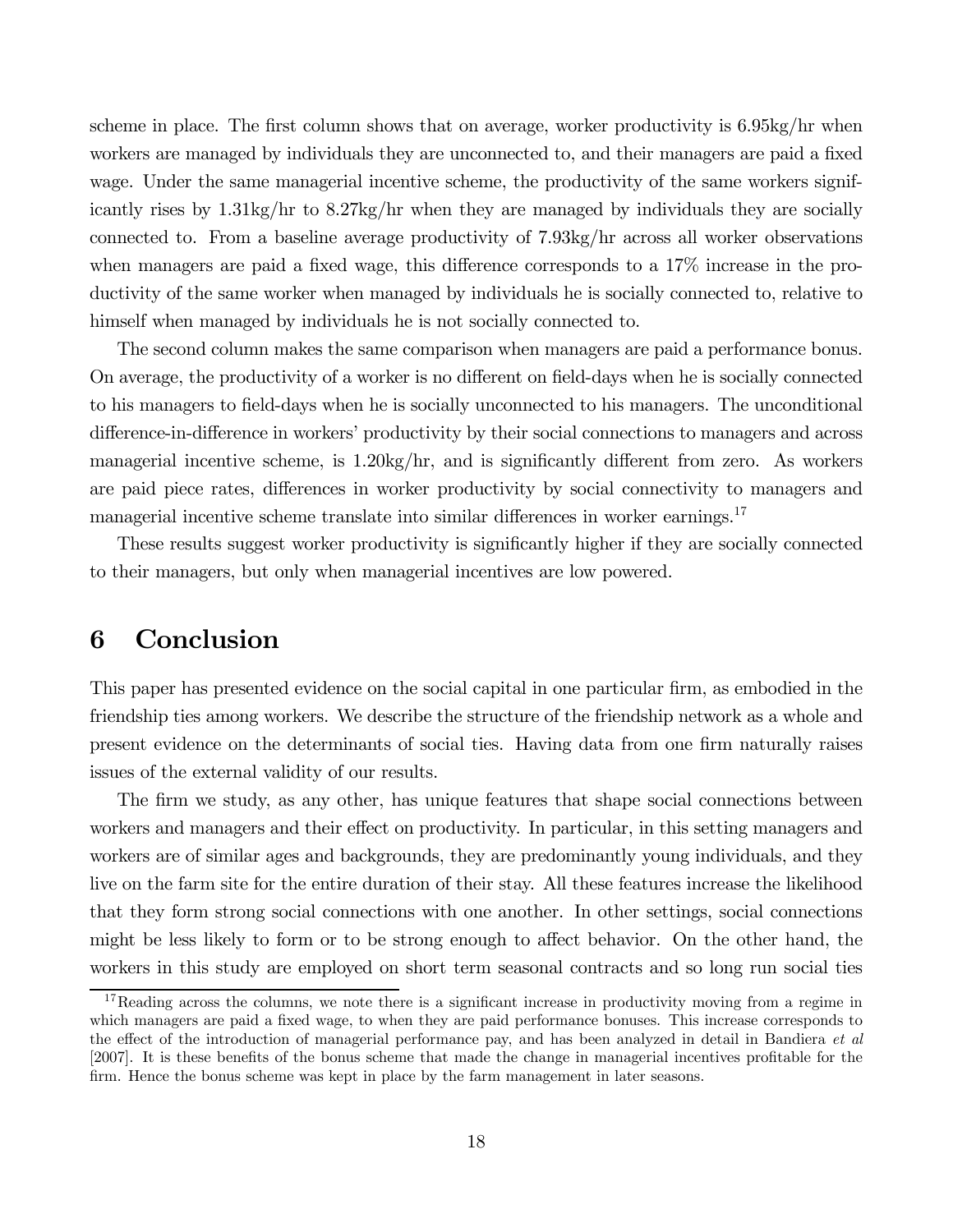are less likely to form relative to other firms.

More generally, in other settings we would expect the existence of social ties between workers to impact on aspects of firm and worker behavior, including how workers respond to a given set of incentives, the optimal compensations structures for workers at different tiers of the firm hierarchy, and the optimal organizational design of the firm. Taking account of social capital within the firm may therefore help explain both differences in the behavior of workers in the same workplace environment, as well as differences in the structure and performance of otherwise observationally similar firms.

Integrating social capital into models of the production function of the firm, may help better reconcile empirical observations with the predictions of economic theory. It has been previously noted in the literature that there is greater variation in compensation contracts than can be explained by standard models of contracting [Baker et al 1988], and that factors such as job design, human resource policies, and participative decision making, all have significant effects on productivity [Ichniowski et al 1997].

A number of steps have been taken in this direction. For example, Ichnioski et al [2003] develop a model that incorporates an organization's 'connective capital' — defined as the stock of human capital that employees can access through their connections to other workers — as an input into its production function. An important implication of this modelling framework is that by forming connections to each other, workers create positive externalities in the information available to other workers. As workers do not internalize these social returns when forming connections, this provides an underlying justification to why firms are observed investing resources into fostering links between workers, such as team building exercises. Similarly, Akerlof and Kranton [2005] discuss how expanding standard models to incorporate the concept of identity can help us to better understand incentives within firms, and the organization of firms.

While these are the first steps, they highlight the challenges and rewards of a research agenda that brings together work from sociology, psychology, anthropology, and management, into economic theories of the firm.

# References

- [1] akerlof.g.a and r.e.kranton (2005) "Identity and the Economics of Organizations", Journal of Economic Perspectives 19: 9-32.
- [2] baker.g.p, r.gibbons, and k.j.murphy (1988) "Compensation and Incentives: Theory and Practice", Journal of Finance 43: 593-616.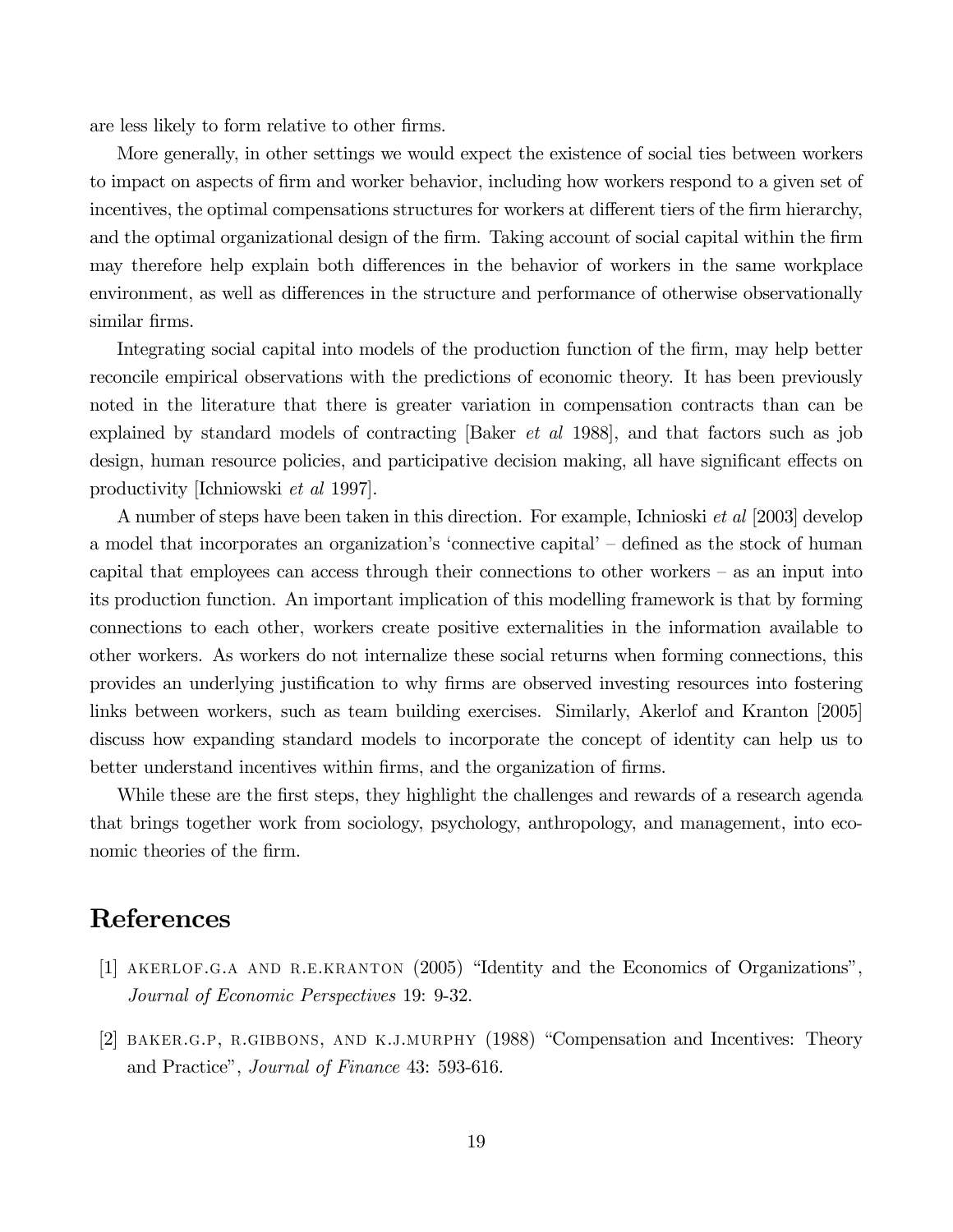- [3] BALA.V AND S.GOYAL (2000) "A Noncooperative Model of Network Formation", *Economet*rica 68: 1181-229.
- [4] BANDIERA.O, I.BARANKAY, AND I.RASUL (2005) "Social Preferences and the Response to Incentives: Evidence From Personnel Data", Quarterly Journal of Economics 120: 917-62.
- [5] BANDIERA.O, I.BARANKAY, AND I.RASUL (2006) Social Connections and Incentives in the Workplace: Evidence from Personnel Data, mimeo, LSE.
- [6] BANDIERA.O, I.BARANKAY, AND I.RASUL (2007) "Incentives for Managers and Inequality Among Workers: Evidence from a Firm Level Experiment", Quarterly Journal of Economics 122: 729-73.
- [7] BARNARD.C (1938) The Functions of the Executive, Cambridge: Harvard University Press.
- [8] BEWLEY.T.F (1999) Why Wages Don't Fall During a Recession, Cambridge: Harvard University Press.
- [9] bloch.f, g.genicot, and d.ray (2005) Informal Insurance in Social Networks, mimeo New York University.
- [10] CALVO-ARMENGOL.A AND M.O.JACKSON (2004) "The Effects of Social Networks On Employment and Inequality", American Economic Review 94: 426-54.
- [11] CONLEY.T.G AND C.R.UDRY (2005) "Social Networks in Ghana", in C.B.Barrett (ed,), The Social Economics of Poverty: Identities, Groups, Communities and Networks, London: Routledge.
- [12] encinosa.w.e, m.s.gaynor and j.b.rebitzer (1997) The Sociology of Groups and the Economics of Incentives: Theory and Evidence on Compensation Systems, NBER Working Paper 5953.
- [13] fehr.e and u.fischbacher (2002) "Why Social Preferences Matter The Impact of Non-Selfish Motives on Competition, Cooperation and Incentives", *Economic Journal* 112: C1-C33.
- [14] fehr.e and j.a.list (2004) "The Hidden Costs and Returns of Incentives Trust and Trustworthiness Among CEOs", Journal of the European Economic Association 2: 1-29.
- [15] FERNANDEZ.R.M AND N.WEINBERG (1997) "Sifting and Sorting: Personal Contacts and Hiring in a Retail Bank", American Sociological Review 62: 883-902.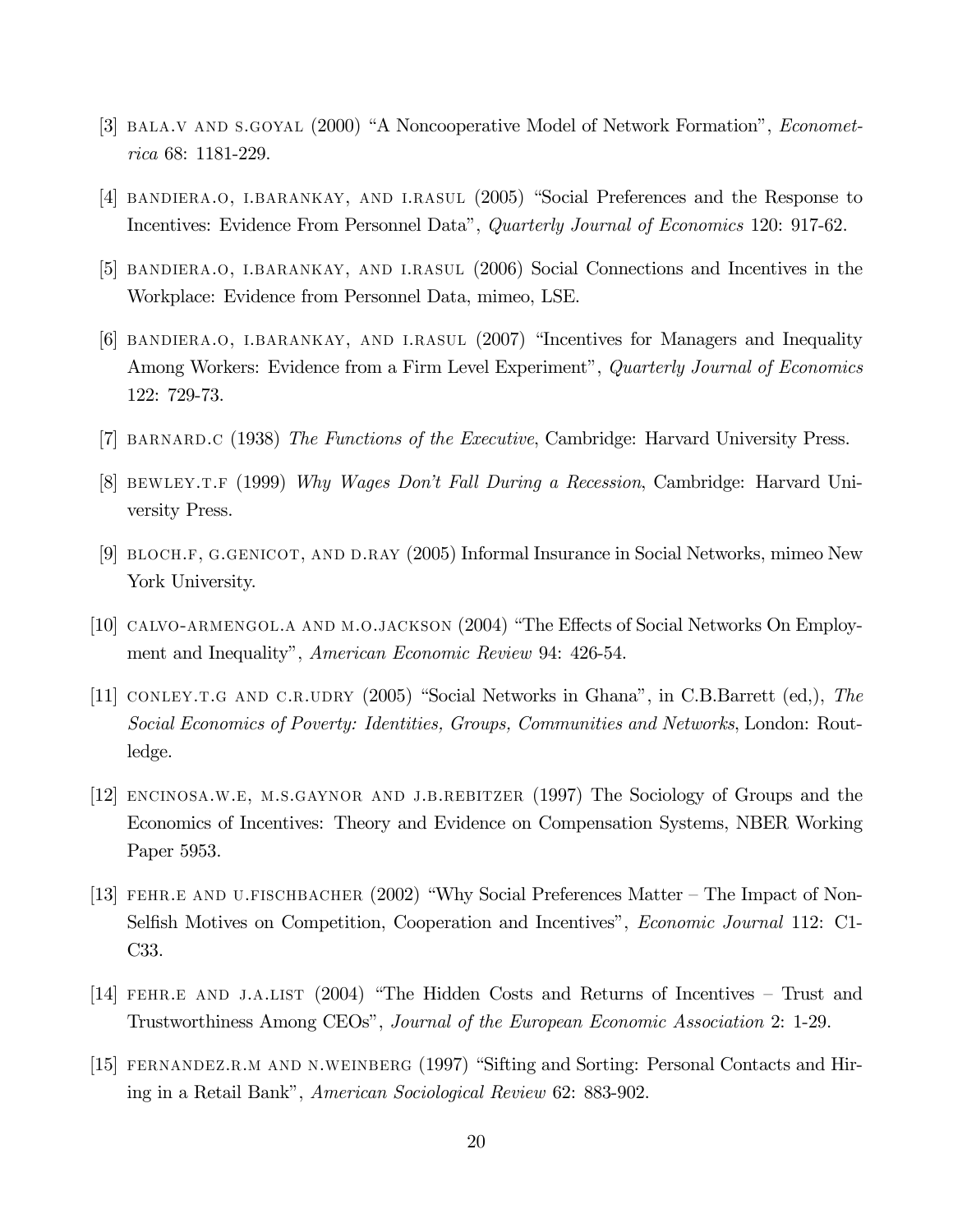- [16] goyal.s, m.van der leij, and j.l.moraga-gonzalez (2006) "Economics: An Emerging Small World?", Journal of Political Economy 114: .403-12.
- [17] granovetter.m (1974) Getting a Job, University of Chicago Press: Chicago.
- [18] hamilton.b.h, j.a.nickerson, and h.owan (2003) "Team Incentives and Worker Heterogeneity: An Empirical Analysis of the Impact of Teams on Productivity and Participation", Journal of Political Economy 111: 465-97.
- [19] HARRISON.G AND J.LIST (2004) "Field Experiments", Journal of Economic Literature 152: 1009-55.
- [20] hayes.r, p.oyer, and s.schaefer (2006) "Co-worker Complementarity and the Stability of Top Management Teams", Journal of Law, Economics, and Organization 22: 184-212.
- [21] ichino.a and g.maggi (2000) "Work Environment and Individual Background: Explaining Regional Shirking Differentials in a Large Italian Firm", Quarterly Journal of Economics 115: 1057-90.
- [22] ichniowski.c and k.l.shaw (2003) "Beyond Incentive Pay: Insiders' Estimates of the Value of Complementary Human Resource Management Practices", Journal of Economic Perspectives 17: 155-78.
- [23] ichniowski.c and k.l.shaw (2005) Connective Capital: Building Problem-Solving Networks Within Firms, mimeo, Stanford University.
- [24] ichniowski.c, g.prennushi, and k.l.shaw (1997) "The Effects of Human Resource Management Practices on Productivity", American Economic Review 86: 291-313.
- [25] jackson.m.o and a.wolinsky (1996) "A Strategic Model of Social and Economic Networks", Journal of Economic Theory 71: 44-74.
- [26] JACKSON.M.O AND B.W.ROGERS (2005) "The Economics of Small Worlds, *Journal of the* European Economic Association 3: 617-27.
- [27] JONES.D AND T.KATO (1995) "The Productivity Effects of Employee Stock-Ownership Plans and Bonuses: Evidence from Japanese Panel Data", American Economic Review 85: 391-414.
- [28] kandel.e and e.lazear (1992) "Peer Pressure and Partnerships", Journal of Political Economy 100: 801-13.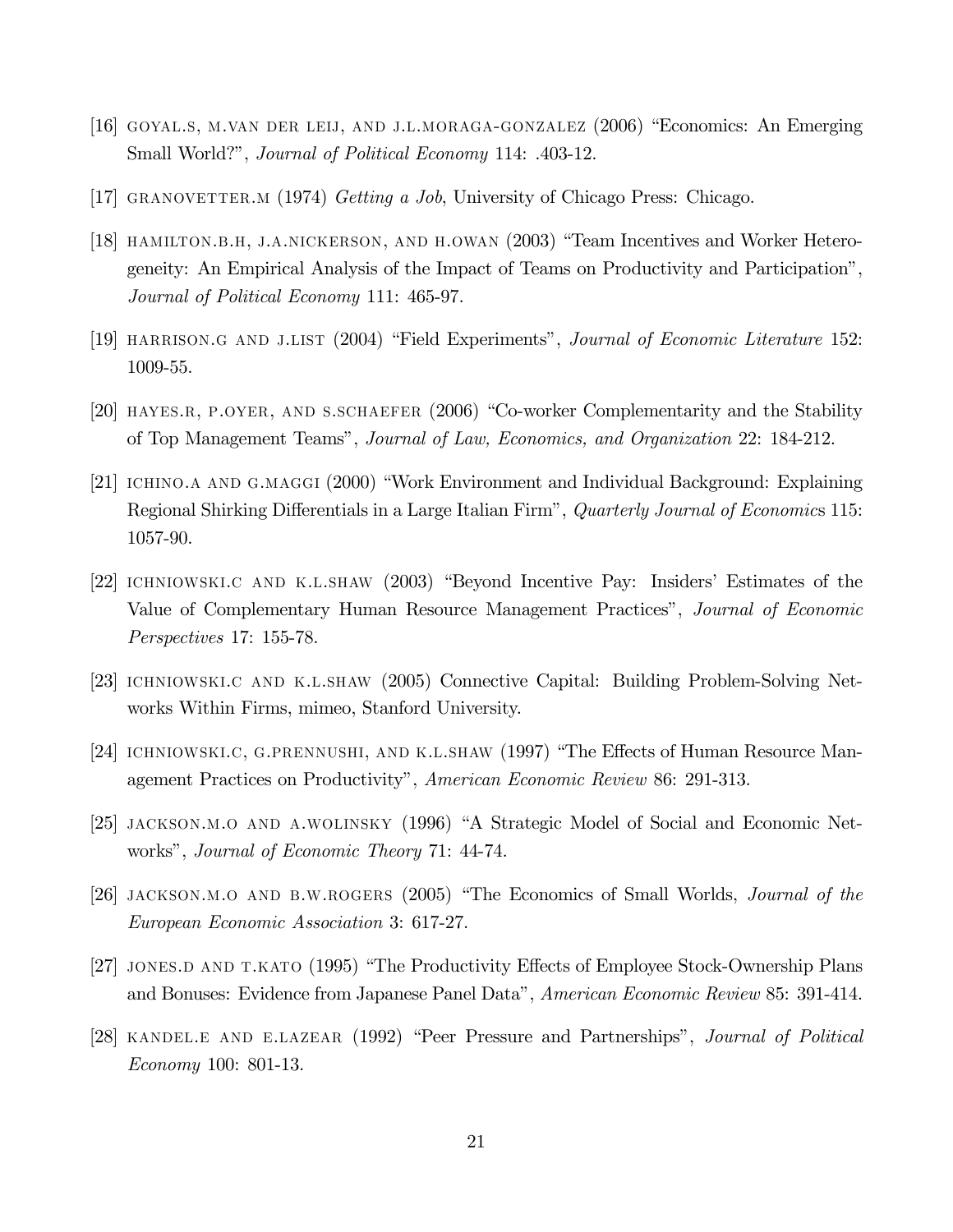- [29] KNEZ.M, AND D.SIMESTER (2001) "Firm-Wide Incentives and Mutual Monitoring at Continental Airlines", Journal of Labor Economics 19: 743-72.
- [30] KOCHEN.M (1989) The Small World, Ablex, Norwood: New Jersey.
- [31] KOFMAN.F AND J.LAWARREE (1993) "Collusion in Hierarchical Agency", *Econometrica* 61: 629-56.
- [32] LAZEAR.E.P (1989) "Pay Equality and Industrial Politics", *Journal of Political Economy* 97: 561-80.
- [33] MARMAROS.D AND B.SACERDOTE (2006) "How Do Friendships Form?", *Quarterly Journal* of Economics 121: 79-119.
- [34] MARSHALL.A (1890) *Principles of Economics*, Macmillan and Co.: London.
- [35] mas.a and e.moretti (2006) Peers at Work, mimeo, University of California, Berkeley.
- [36] mayer.a and s.l.puller (2007) The Old Boy (and Girl) Network: Social Network Formation on University Campuses, mimeo, Texas A&M.
- [37] mayo.e (1933) The Human Problems of an Industrial Civilization, New York: Macmillan.
- [38] mcpherson.m, l.smith-lovin, and j.m.cook (2001) "Birds of a Feather: Homophily in Social Networks", Annual Review of Sociology 27: 415-44.
- [39] mian.a.r and a.i.khwaja (2005) "Do Lenders Favor Politically Connected Firms? Rent Provision in an Emerging Financial Market", *Quarterly Journal of Economics* 120: 1371-1411.
- [40] milgram.s (1967) "The Small World Problem", Psychology Today 2: 60-7.
- [41] milgrom.p.r (1988) "Employment Contracts, Influence Activities, and Efficient Organization Design", Journal of Political Economy 96: 42-60.
- [42] PELLIZZARI.M (2004) Do Friends and Relatives Really Help in Getting a Good Job? CEP Discussion Paper 623.
- [43] podolny.j.m and j.n.baron (1997) "Resources and Relationships: Social Networks and Mobility in the Workplace", *American Sociological Review* 62: 673-93.
- [44] PRENDERGAST.C AND R.H.TOPEL (1996) "Favoritism in Organizations", Journal of Political Economy 104: 958-78.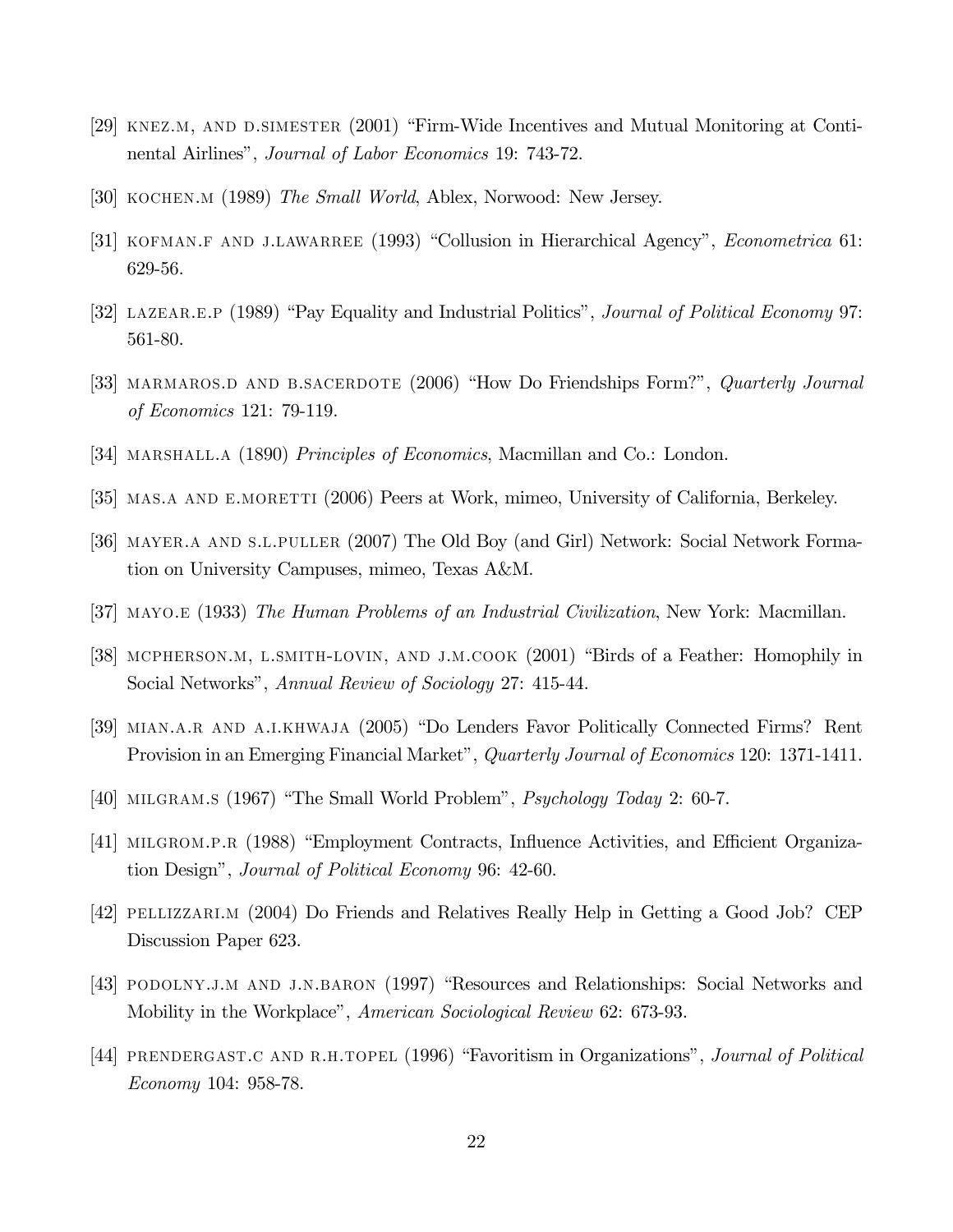- [45] ROETHLISBERGER.F.J AND W.DICKSON (1939) Management and the Worker, Cambridge: Harvard University Press.
- [46] ROTEMBERG.J.J (1994) "Human Relations in the Workplace", *Journal of Political Economy* 102: 684-717.
- [47] ROY.D (1952) "Quota Restriction and Goldbricking in a Machine Shop", American Journal of Sociology 57: 427-42.
- [48] SACERDOTE.B (2001), "Peer Effects With Random Assignment: Results for Dartmouth Roommates", Quarterly Journal of Economics 116: 681-704.
- [49] tirole.j (1986) "Hierarchies and Bureaucracies: On the Role of Collusion in Organizations", Journal of Law, Economics and Organizations 2: 181-214.
- [50] THOMAS.D.A (1990) "The Impact of Race on Managers' Experiences of Developmental Relationships", Journal of Organizational Behavior 11: 479-92.
- [51] tsui.a.s and c.a.oreilly (1989) "Beyond Simple Demographic Effects: The Importance of Relational Demography in Superior-Subordinate Dyads", Academy of Management Journal 32: 402-23.
- [52] wesolowski.m.a and k.w.mossholder (1997) "Relational Demography in Supervisor-Subordinate Dyads: Impact on Subordinate Job Satisfaction, Burnout, and Perceived Procedural Justice", Journal of Organizational Behavior 18: 351-62.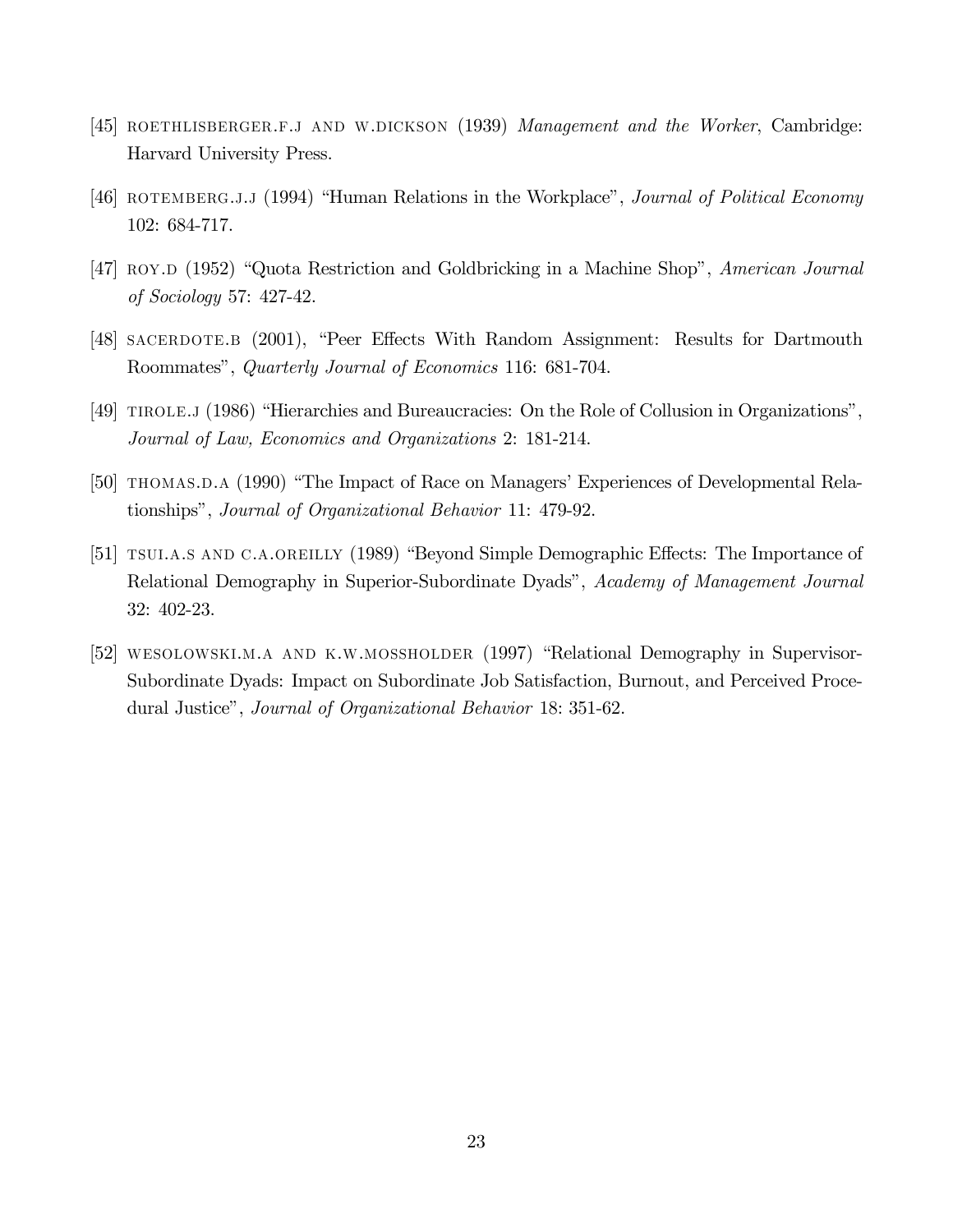|                                  | <b>All Friends</b> | <b>Pre-existing</b><br><b>Friends</b> | <b>Newly Formed</b><br><b>Friends</b> |
|----------------------------------|--------------------|---------------------------------------|---------------------------------------|
| <b>Number of friendships</b>     | 829                | 359                                   | 471                                   |
| Number of reciprocal friendships | 504                | 252                                   | 252                                   |

### **Table 1a: The Number and Type of Friendships in the Workplace**

#### **Table 1b: Distribution of Number of Friends, by Friendship Type**

| Number of friendships                           | <b>All Friends</b> | <b>Pre-existing</b><br><b>Friends</b> | <b>Newly Formed</b><br><b>Friends</b> |  |  |  |  |  |
|-------------------------------------------------|--------------------|---------------------------------------|---------------------------------------|--|--|--|--|--|
| 0                                               | 17.7               | 18.6                                  | 22.9                                  |  |  |  |  |  |
| 1                                               | 7.70               | 34.6                                  | 11.3                                  |  |  |  |  |  |
| $\mathbf{2}$                                    | 5.00               | 12.6                                  | 14.3                                  |  |  |  |  |  |
| 3                                               | 10.3               | 12.1                                  | 16.9                                  |  |  |  |  |  |
| 4                                               | 13.0               | 7.4                                   | 13.0                                  |  |  |  |  |  |
| 5                                               | 14.3               | 6.93                                  | 8.66                                  |  |  |  |  |  |
| 6                                               | 11.7               | 3.46                                  | 9.52                                  |  |  |  |  |  |
| $\overline{7}$                                  | 20.3               | 4.33                                  | 3.46                                  |  |  |  |  |  |
| <b>Median</b>                                   | 4                  | 1                                     | 3                                     |  |  |  |  |  |
| <b>Mean</b>                                     | 3.85               | 2.11                                  | 2.67                                  |  |  |  |  |  |
| <b>Standard deviation</b>                       | 2.50               | 1.94                                  | 2.11                                  |  |  |  |  |  |
| Conditional on at least one reported friendship |                    |                                       |                                       |  |  |  |  |  |
| <b>Median</b>                                   | 3                  | 2                                     | 5                                     |  |  |  |  |  |
| Mean                                            | 4.67               | 2.60                                  | 3.46                                  |  |  |  |  |  |
| <b>Standard deviation</b>                       | 1.93               | 1.84                                  | 1.74                                  |  |  |  |  |  |

**Notes:** This information is obtained from the 2003 worker questionnaire in which 300 workers were surveyed. Each worker was asked to list up to seven of their friends in the workplace. A "pre-existing" friend is defined to be an individual that was known before arriving to the workplace, and <sup>a</sup> "newly formed" friend is defined as <sup>a</sup> friendship tie that forms at the workplace. A reciprocal friendship is one in which worker i names worker j as <sup>a</sup> friend and *vice versa.* Table 1a reports the number of friendship ties reported between workers in the survey. Table 1b reports the proportion of all surveyed workers that report any given number of friends (0 to 7) by friendship type.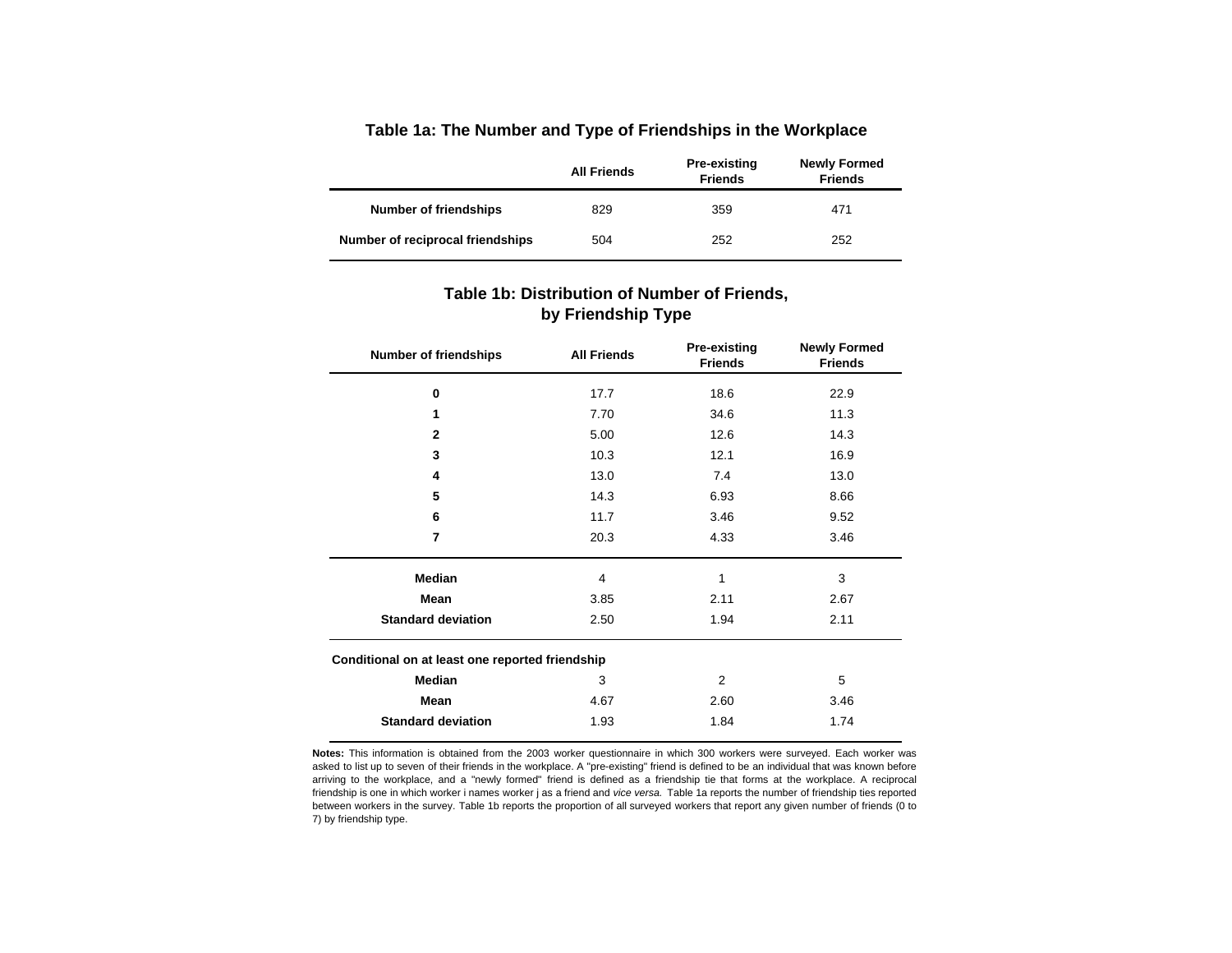# **Table 2: Characteristics of Friendship Networks**

|                  |                  |                 | <b>Network Level Statistics</b> |                       |                                   |                                                | <b>Worker Level Statistics</b>                 |
|------------------|------------------|-----------------|---------------------------------|-----------------------|-----------------------------------|------------------------------------------------|------------------------------------------------|
| <b>Size</b>      | <b>Frequency</b> | <b>Diameter</b> | Average<br><b>Distance</b>      | <b>Same</b><br>Gender | <b>Same</b><br><b>Nationality</b> | <b>Degree</b>                                  | <b>Local Clustering Coefficient</b>            |
| 231              | 1                | 19              | 6.65                            | 0.50                  | 0.17                              | 4.47<br>(0.15)                                 | .764<br>(.013)                                 |
| $\boldsymbol{9}$ | $\mathbf{1}$     | $\overline{2}$  | 1.33                            | 0.61                  | 0.44                              | [4.17, 4.76]<br>5.33<br>(0.53)<br>[4.12, 6.55] | [.738, .791]<br>.926<br>(.049)<br>[.813, 1.04] |
| 5                | 2                | 1.5             | 1.15                            | 0.40                  | 0.65                              | 3.4<br>(0.31)<br>[2.71, 4.09]                  | .970<br>(.030)<br>[.902, 1.04]                 |
| $\overline{4}$   | $\mathbf 1$      | $\mathbf{1}$    | $\mathbf{1}$                    | 0.50                  | $\mathbf{1}$                      | 3<br>(0)<br>[3, 3]                             | $\mathbf{1}$<br>(0)<br>[1, 1]                  |
| 3                | $\overline{2}$   | $\overline{2}$  | 1.33                            | 0.67                  | $\mathbf{1}$                      | 1.33<br>(0.21)<br>[0.79, 1.88]                 | .889<br>(.070)<br>[.708, 1.07]                 |
| $\overline{2}$   | $\overline{7}$   | $\mathbf{1}$    | $\mathbf{1}$                    | 0.86                  | 0.86                              | 1                                              | $\mathbf 1$                                    |

**Mean, standard errors in parentheses, and 95% confidence interval in brackets.**

**Notes:** This information is obtained from the 2003 worker questionnaire in which 300 workers were surveyed, and includes all non-interviewed workers that are named as the friend of at least one interviewed worker. We define two workers that are directly connected to be of distance one to each other. The size of the network is then the number of workers in the network that are linked at some finite distance to each other. The diameter of the network is the longest distance between two workers that exists in <sup>a</sup> network. Same gender and same nationality refer to the proportion of workers in the network that are of the same gender or nationality. The degree of <sup>a</sup> worker is the number of friendship links the worker has. The local clustering coefficient measures how densely interconnected the friends of a given worker are to each other.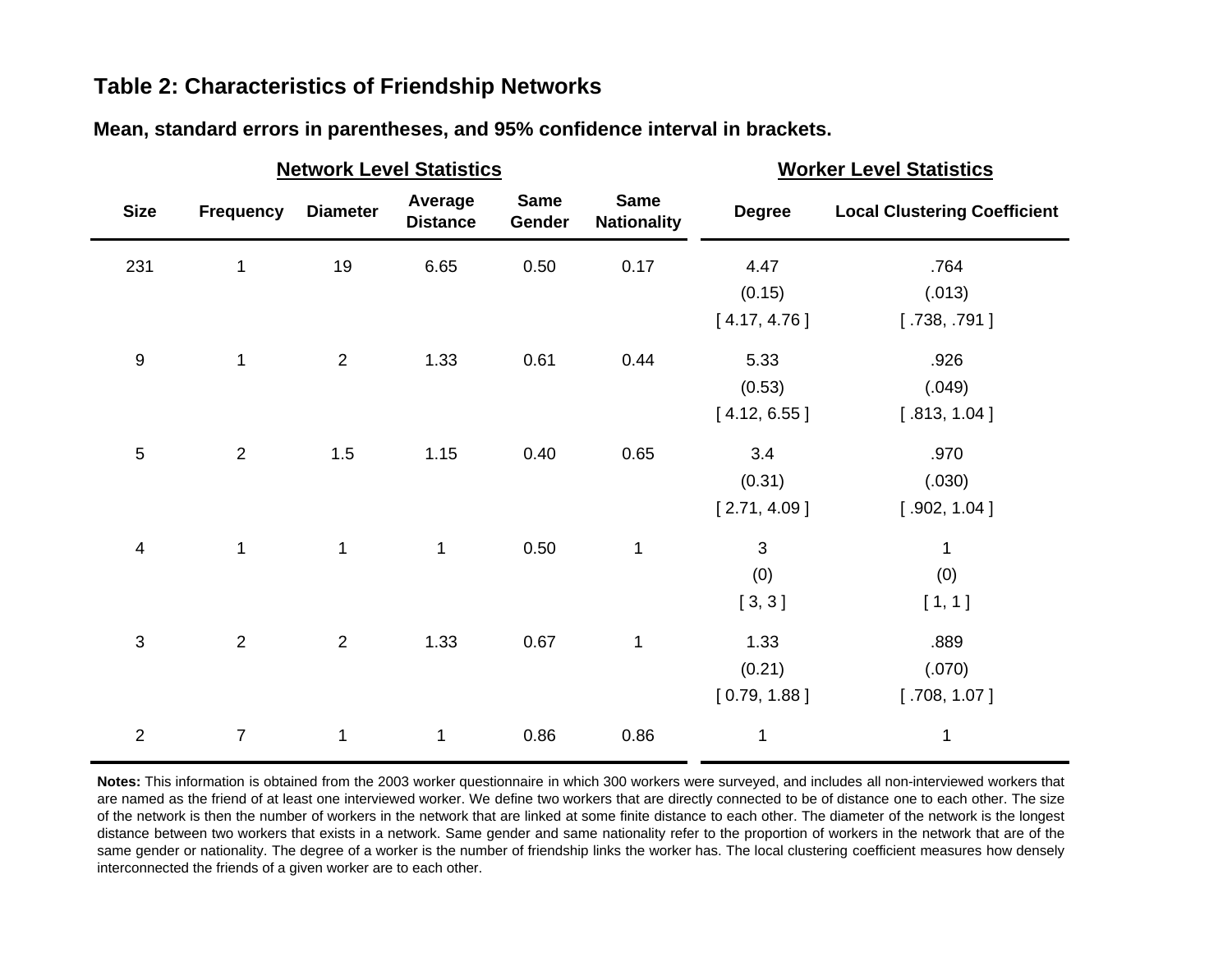#### **Table 3: Unconditional Probabilities Among Friends, by Friendship Type**

**Means, standard errors in parentheses, and 95% confidence interval in brackets**

|                                                     | <b>All Friends</b> | <b>Pre-existing</b><br><b>Friends</b> | <b>Newly Formed</b><br><b>Friends</b> | Randomly<br><b>Matched Workers</b> |
|-----------------------------------------------------|--------------------|---------------------------------------|---------------------------------------|------------------------------------|
| Same gender                                         | .622               | .610                                  | .632                                  | .498                               |
|                                                     | (.020)             | (.028)                                | (.026)                                | (.0002)                            |
|                                                     | [.583, .661]       | [.557, .664]                          | [.580, .684]                          | [.498, .499]                       |
| Same nationality                                    | .890               | .969                                  | .830                                  | .206                               |
|                                                     | (.014)             | (.013)                                | (.022)                                | (.007)                             |
|                                                     | [.862, .919]       | [.943, .995]                          | [.787, .873]                          | [.192, .221]                       |
| Same age                                            | .381               | .510                                  | .283                                  | .223                               |
|                                                     | (.020)             | (.030)                                | (.024)                                | (.005)                             |
|                                                     | [ .341, .421 ]     | [.450, .569]                          | [.236, .330]                          | [.214, .233]                       |
| Same date of arrival                                | .570               | .674                                  | .490                                  | .050                               |
|                                                     | (.025)             | (.034)                                | (.032)                                | (.002)                             |
|                                                     | [.521, .618]       | [.607, .741]                          | [.427, .554]                          | [.045, .055]                       |
| Same living site                                    | .932               | .944                                  | .923                                  | .516                               |
|                                                     | (.012)             | (.016)                                | (.016)                                | (.016)                             |
|                                                     | [.908, .955]       | [.912, .976]                          | [.891, .954]                          | [.484, .548]                       |
|                                                     | .817               | .840                                  | .800                                  |                                    |
| Both have done paid work before or not              |                    |                                       | (.026)                                | .704<br>(.014)                     |
|                                                     | (.021)             | (.026)                                |                                       |                                    |
|                                                     | [.777, .858]       | [.790, .891]                          | [.749, .851]                          | [.676, .733]                       |
| Both have worked on a farm before or not            | .761               | .816                                  | .721                                  | .652                               |
|                                                     | (.021)             | (.028)                                | (.028)                                | (.014)                             |
|                                                     | [.720, .803]       | [.761, .871]                          | [.667, .776]                          | [.625, .679]                       |
| Same reported level of physical fitness             | .599               | .608                                  | .592                                  | .484                               |
|                                                     | (.022)             | (.029)                                | (.028)                                | (.008)                             |
|                                                     | [.556, .642]       | [.550, .666]                          | [.535, .648]                          | [.467, .500]                       |
| Same answer on "pick faster if could win a prize"   | .408               | .460                                  | .369                                  | .234                               |
|                                                     | (.022)             | (.033)                                | (.025)                                | (.004)                             |
|                                                     | [.364, .452]       | [.395, .526]                          | [.320, .419]                          | [.226, .243]                       |
| Same answer on "pick faster if could be promoted"   | .362               | .405                                  | .331                                  | .235                               |
|                                                     | (.022)             | (.030)                                | (.027)                                | (.004)                             |
|                                                     | [.319, .406]       | [.346, .464]                          | [.278, .384]                          | [.227, .243]                       |
| Same answer on "pick faster if nearby fast pickers" | .305               | .355                                  | .267                                  | .237                               |
|                                                     | (.017)             | (.027)                                | (.022)                                | (.005)                             |
|                                                     | [.271, .339]       | [.302, .407]                          | [.222, .311]                          | [.228, .246]                       |
|                                                     | .271               | .327                                  | .231                                  | .231                               |
| Same answer on "pick faster if nearby friends"      | (.018)             | (.026)                                | (.025)                                | (.004)                             |
|                                                     |                    |                                       |                                       |                                    |
|                                                     | [.235, .307]       | [.275, .379]                          | [.182, .280]                          | [.223, .238)                       |
| Same answer on "preferred pay scheme"               | .713               | .704                                  | .720                                  | .601                               |
|                                                     | (.022)             | (.030)                                | (.027)                                | (.014)                             |
|                                                     | [.670, .756]       | [.645, .763]                          | [.667, .774]                          | [.574, .628]                       |
| Same answer on "preferred group composition"        | .552               | .585                                  | .526                                  | .408                               |
|                                                     | (.023)             | (.031)                                | (.029)                                | (.008)                             |
|                                                     | [.508, .597]       | [.523, .647]                          | [.469, .583]                          | [.391, .424]                       |
| Same university major being studied                 | .399               | .609                                  | .234                                  | .201                               |
|                                                     | (.022)             | (.032)                                | (.024)                                | (.007)                             |
|                                                     | [.356, .442]       | [.544, .673]                          | [.186, .281]                          | [.189, .214]                       |
|                                                     |                    |                                       |                                       |                                    |

**Notes:** Exactly half the workers are male. There are 10 nationalities of worker, the largest being Poles who comprise 34% of all workers, followed by Ukrainians (26%) and Bulgarians (12%). Workers are aged between 20 and 25, and they arrive to the workplace between April and August. The median worker arrives in May. There are four sites on the farm in which workers can potentially reside. This is used to build to the 'same living site' variable. Workers were asked to report their physical fitness as compared to the average person of their age on a seven point scale where one corresponds to well above average and seven corresponds to well below average. This is<br>used to build the 'same physical fitness' variable. The wo preferred pay scheme in the following way - "how would you like to be paid for your work on the farm?" They could provide one of the following answers – (i) a fixed hourly<br>wage; (ii) variable pay, depending on your perform were asked about their preferred group composition in the following way - "if you had to work in a group and your pay were to depend on the performance of everybody in<br>the group, who would you choose to be in your group?" matter. Workers can be studying one of 9 types of university major, the most common being agriculture (32%), economics (25%), and engineering/computer science  $(17%)$ .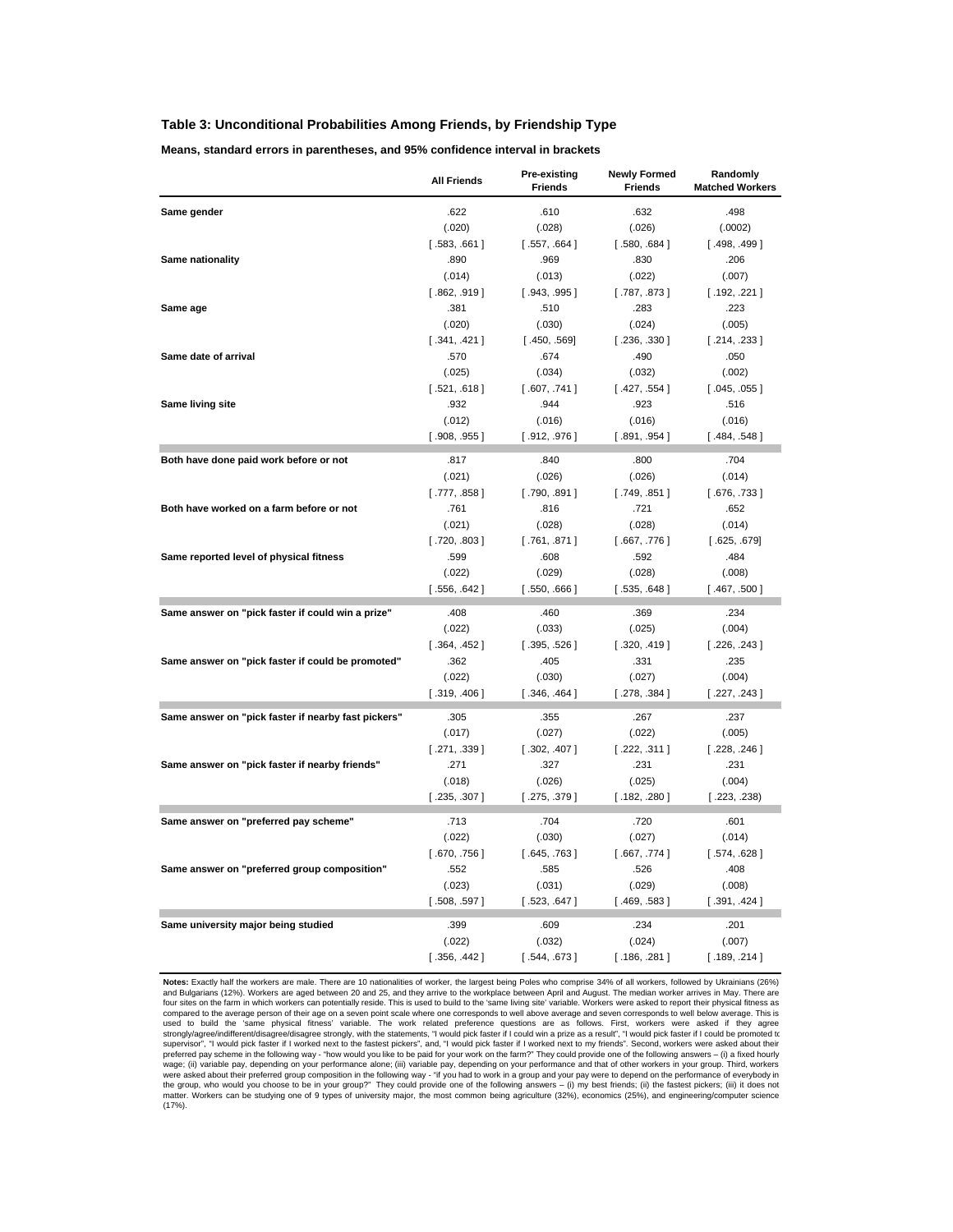#### **Table 4: The Formation of Social Ties in the Workplace**

#### **Dependent Variables --**

**Columns 1 to 3, 5 to 7: Equals 1 if worker i reports j as a new friend, 0 if otherwise and the workers are not old friends Column 4: Equals 1 if worker i reports j as a new friend, 0 if worker i reports j as a pre-existing friend Log odds ratios reported, standard errors clustered by worker i in Columns 1 to 5 and 7, by worker j in Column 6**

|                                                     | <b>Feasible Ties Similarity</b> |           | <b>Work Related</b><br>Preferences | <b>New Versus</b><br><b>Old Friends</b> | Unobserved<br>Heterogeneity<br>Among Worker i | Unobserved<br>Heterogeneity<br>Among Worker j | <b>Observed Heterogeneity</b><br>Among Workers i and j |
|-----------------------------------------------------|---------------------------------|-----------|------------------------------------|-----------------------------------------|-----------------------------------------------|-----------------------------------------------|--------------------------------------------------------|
|                                                     | (1)                             | (2)       | (3)                                | (4)                                     | (5)                                           | (6)                                           | (7)                                                    |
| Same nationality                                    | $20.2***$                       | $16.5***$ | $15.6***$                          | .437                                    | $17.9***$                                     | 26.8***                                       | $34.3***$                                              |
|                                                     | (3.79)                          | (3.11)    | (2.94)                             | (.301)                                  | (3.38)                                        | (8.78)                                        | (8.36)                                                 |
| Same living site                                    | $15.3***$                       | $12.0***$ | $11.4***$                          | 1.18                                    | $11.3***$                                     | $32.5***$                                     | $23.0***$                                              |
|                                                     | (4.44)                          | (3.59)    | (3.44)                             | (.666)                                  | (3.42)                                        | (10.8)                                        | (7.41)                                                 |
| Overlapped for at least two weeks on the farm       | $15.7***$                       | $9.95***$ | $10.2**$                           | 1.42                                    | $8.52**$                                      | $6.77*$                                       | $10.3**$                                               |
|                                                     | (16.0)                          | (10.1)    | (10.3)                             | (1.28)                                  | (8.68)                                        | (7.42)                                        | (11.7)                                                 |
| Same arrival date                                   |                                 | $9.15***$ | $9.10***$                          | .659                                    | $9.17***$                                     | $9.77***$                                     | $10.7***$                                              |
|                                                     |                                 | (.156)    | (1.58)                             | (.187)                                  | (1.66)                                        | (2.01)                                        | (2.09)                                                 |
| Same gender                                         |                                 | 1.09      | 1.21                               | 1.38                                    | 1.26                                          | $1.28*$                                       | 1.21                                                   |
|                                                     |                                 | (.154)    | (.179)                             | (.321)                                  | (.197)                                        | (.189)                                        | (.208)                                                 |
| Same age                                            |                                 | .939      | .923                               | .398***                                 | 1.03                                          | .916                                          | .991                                                   |
|                                                     |                                 | (.149)    | (.151)                             | (.090)                                  | (.164)                                        | (.158)                                        | (.168)                                                 |
| Same university major being studied                 |                                 | $.665**$  | $.697**$                           | $.182***$                               | .791                                          | .956                                          | .825                                                   |
|                                                     |                                 | (.116)    | (.124)                             | (.048)                                  | (.144)                                        | (.183)                                        | (.170)                                                 |
| Both have done paid work before or not              |                                 | $2.04***$ | $1.97***$                          | .535*                                   | $1.64**$                                      | $1.43*$                                       | 1.08                                                   |
|                                                     |                                 | (.444)    | (.427)                             | (.174)                                  | (.328)                                        | (.306)                                        | (.320)                                                 |
| Both have worked on a farm before or not            |                                 | .592***   | $.680**$                           | .647                                    | .551***                                       | .744                                          | $.632**$                                               |
|                                                     |                                 | (.105)    | (.126)                             | (.193)                                  | (.090)                                        | (.153)                                        | (.133)                                                 |
| Same reported level of physical fitness             |                                 | $1.38**$  | $1.31*$                            | .990                                    | $1.41**$                                      | $1.54***$                                     | $1.53**$                                               |
|                                                     |                                 | (.218)    | (.205)                             | (.243)                                  | (.222)                                        | (.236)                                        | (.262)                                                 |
| Same answer on "pick faster if could win a prize"   |                                 |           | $1.53***$                          | .668                                    | $1.74***$                                     | $1.72***$                                     | $1.64***$                                              |
|                                                     |                                 |           | (.229)                             | (.171)                                  | (.269)                                        | (.301)                                        | (.276)                                                 |
| Same answer on "pick faster if could be promoted"   |                                 |           | $1.38**$                           | .858                                    | $1.38*$                                       | $1.61***$                                     | $1.39*$                                                |
|                                                     |                                 |           | (.225)                             | (.219)                                  | (.242)                                        | (.266)                                        | (.256)                                                 |
| Same answer on "pick faster if nearby fast pickers" |                                 |           | .931                               | $.686*$                                 | 1.03                                          | 1.11                                          | 1.12                                                   |
|                                                     |                                 |           | (.143)                             | (.158)                                  | (.164)                                        | (.214)                                        | (.202)                                                 |
| Same answer on "pick faster if nearby friends"      |                                 |           | 1.18                               | .921                                    | 1.27                                          | .980                                          | .918                                                   |
|                                                     |                                 |           | (.211)                             | (.242)                                  | (.239)                                        | (.194)                                        | (.164)                                                 |
| Same answer on "preferred pay scheme"               |                                 |           | $1.69***$                          | $2.51***$                               | $1.83***$                                     | $1.41*$                                       | $2.00***$                                              |
|                                                     |                                 |           | (.285)                             | (.773)                                  | (.327)                                        | (.287)                                        | (.407)                                                 |
| Same answer on "preferred group composition"        |                                 |           | 1.25                               | .799                                    | 1.24                                          | 1.11                                          | 1.24                                                   |
|                                                     |                                 |           | (.191)                             | (.184)                                  | (.193)                                        | (.222)                                        | (.211)                                                 |
| Observations [worker i - worker j pairs]            | 50622                           | 50622     | 50622                              | 500                                     | 27337                                         | 28451                                         | 49276                                                  |

Notes: \*\*\* denotes that the log odds ratio is significantly different from one at 1%, \*\* at 5%, and \* at 10%. In Columns 1 to 4, logit regressions are estimated. In Column 5 (6) a conditional logit regression is estimated grouped by worker i (j). The dependent variable in Columns 1 to 3, 5, 6, and 7 is a dummy variable equal to one if worker i reports worker j as being a newly formed friend in the workplace, and zero if otherwise and worker friend of worker i. The dependent variable in Column 4 is a dummy variable equal to one if worker i reports worker i as being a newly formed friend in the workplace, and zero if worker i reports worker i as being a pre-exi arriving in the workplace. In Columns 1 to 5, standard errors are clustered by worker i. In Column 6, standard errors are clustered by worker j. In Column 7 we additionally control for each of the characteristics of worker "overlapped for at least two weeks on the farm" is derived from the worker i and j's dates of arrival and departure obtained from the firm's personnel records. See Table 3 for definitions of all other controls.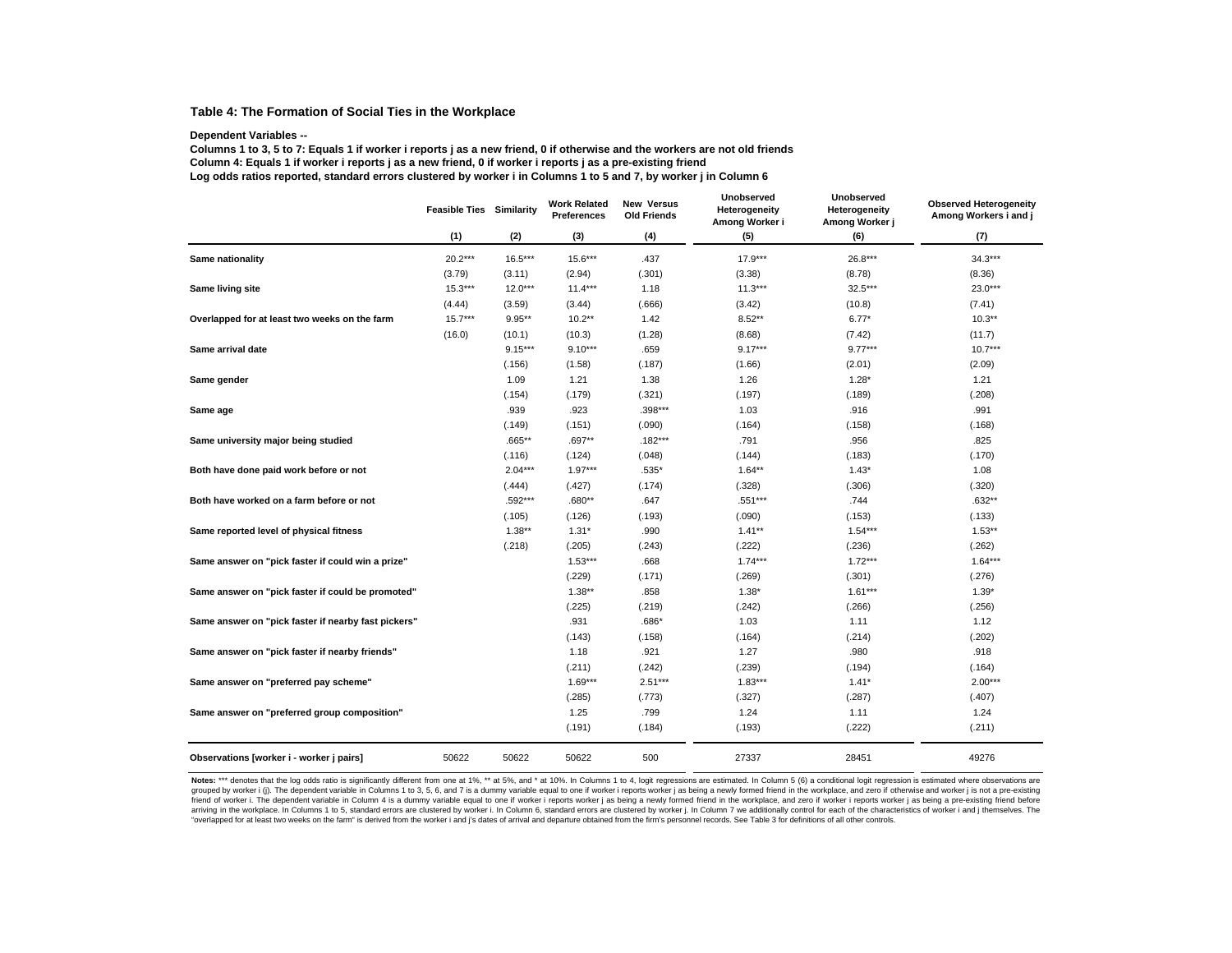### **Table 5a: Social Ties Between Workers and Managers**

**All observations are at the worker-field-day level**

**Means, standard deviation between workers in parentheses, and standard deviation within worker in brackets**

|                                                        | <b>Managerial Incentive Scheme</b> |                          |  |  |
|--------------------------------------------------------|------------------------------------|--------------------------|--|--|
|                                                        | <b>Fixed Wages</b>                 | <b>Performance Bonus</b> |  |  |
| Share of managers connected to $i$ (C <sub>ift</sub> ) | .433                               | .439                     |  |  |
|                                                        | (.303)                             | (.295)                   |  |  |
|                                                        | [.193]                             | [.150]                   |  |  |

# **Table 5b: Worker Productivity (kg/hr), by Social Ties to Managers and Managerial Incentive Scheme**

#### **Means, standard errors in parentheses**

| <b>Managerial Incentive Scheme</b> |                          |  |  |
|------------------------------------|--------------------------|--|--|
| <b>Fixed Wages</b>                 | <b>Performance Bonus</b> |  |  |
| 6.95                               | 9.11                     |  |  |
| (.173)                             | (.568)                   |  |  |
| 8.27                               | 9.23                     |  |  |
| (.244)                             | (.476)                   |  |  |
| $1.31***$<br>(.257)                | .123<br>(.702)           |  |  |
|                                    |                          |  |  |

**Notes:** \*\*\* denotes significance at 1%, \*\* at 5%, and \* at 10%. All variables are defined at the worker-field-day level. A manager and worker are defined to be resident in the same living area if they live within five caravans from each other on the farm. A manager and worker are defined to be in the same arrival cohort if they have identification numbers within the same ten digit window. A manager and given worker *i* are defined to be socially tied if they are either of the same nationality, live in the same area, or are in the same arrival cohort. Each statistic is based on those workers that are tied to at least one manager along at least one of the three dimensions. There are 267 such workers when managers are paid fixed wages, and 212 such socially tied workers when managers are paid <sup>a</sup> performance bonus. Overall there are 7818 worker-field-day observations when managers are paid fixed wages, and 4469 worker-field-day observations when managers are paid <sup>a</sup> performance bonus. In Table 5b, productivity is measured as the number of kilograms of fruit picked per hour by the worker on the field-day. A worker is defined to be unconnected on the field day if she is not socially connected to any of her managers that field-day. A worker is defined to be connected on the field-day if she is socially connected to at least one of her managers. The standard errors on the differences are estimated from running the corresponding least squares regression, allowing the standard errors to be clustered by worker.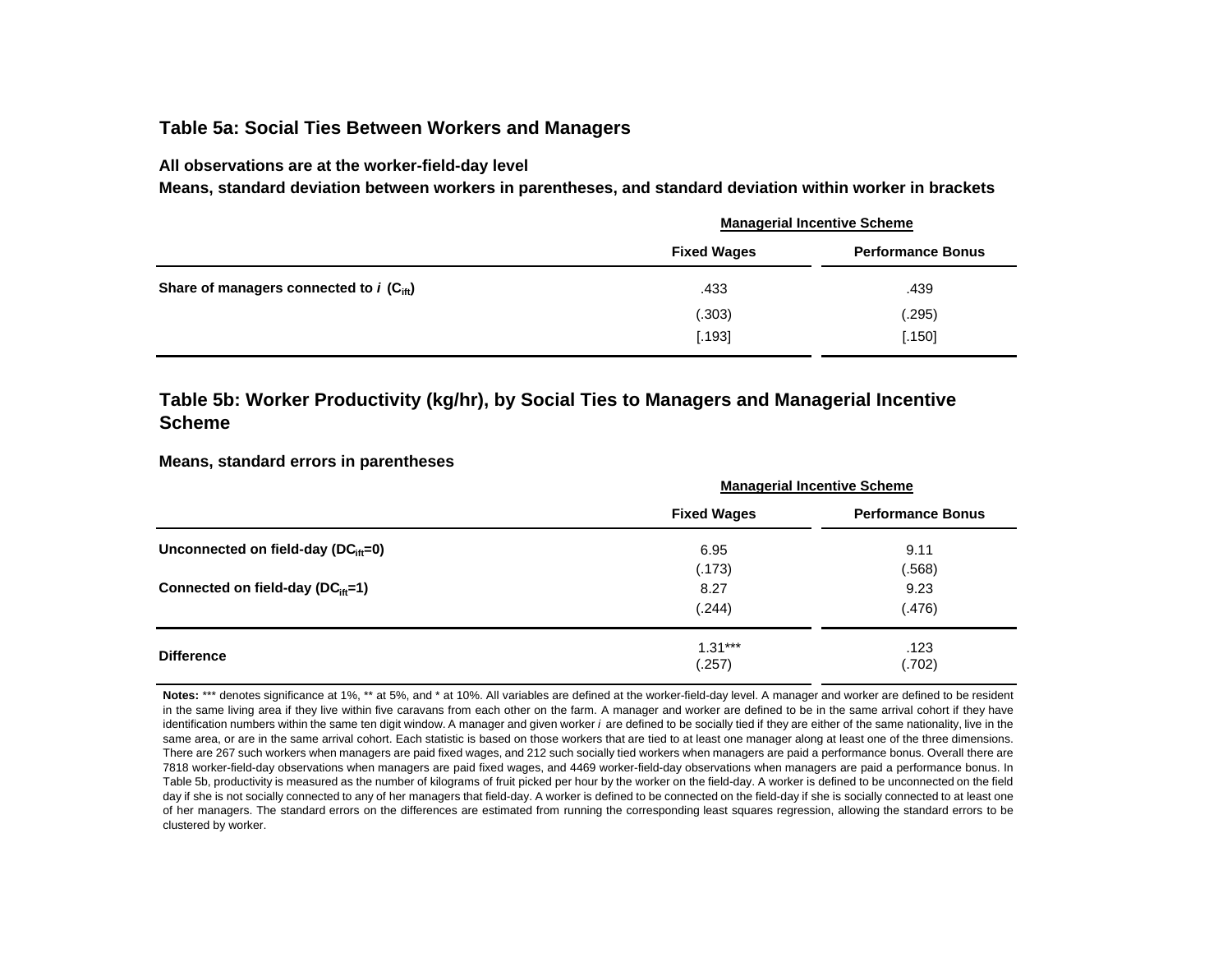# **Table A1: Characteristics of Interviewees and Non Interviewees**

|                                |                     | 2003 Sample             |                     | 2004 Sample             |
|--------------------------------|---------------------|-------------------------|---------------------|-------------------------|
|                                | <b>Interviewees</b> | <b>Non Interviewees</b> | <b>Interviewees</b> | <b>Non Interviewees</b> |
| <b>Number of workers</b>       | 300                 | 309                     | 289                 | 270                     |
| <b>First nationality</b>       | Polish (34%)        | Polish (39%)            | Polish (55.4%)      | Polish (56.7%)          |
| <b>Second nationality</b>      | Ukrainian (26%)     | Ukrainian (21%)         | Bulgarian (16.6%)   | Ukrainian (12.2%)       |
| <b>Third nationality</b>       | Bulgarian (12%)     | Bulgarian (6%)          | Ukrainian (15.6%)   | Bulgarian (10.7%)       |
| <b>Percentage female</b>       | 50.3                | 45.8                    | 45.3                | 42.2                    |
| Age (years)                    | 21.9                | 22.2                    | 22.1                | 21.9                    |
| Days on farm                   | 95.6                | 90.8                    | 68.1                | 61.8                    |
| Number of times mentioned as a | 2.78                | 1.02                    | 1.96                | .452                    |
| friend by interviewees         | (2.21)              | (1.64)                  | (1.65)              | (.922)                  |

**Notes:** This data, with the exception of the number of times mentioned as <sup>a</sup> friend by respondents, is obtained from the firm's personnel records. The mean and standard deviation (in parentheses) are reported for the number of times mentioned by <sup>a</sup> friend by respondents. The days on farm is defined to be the number of days between the day on which the individual arrives at the workplace and their date of departure.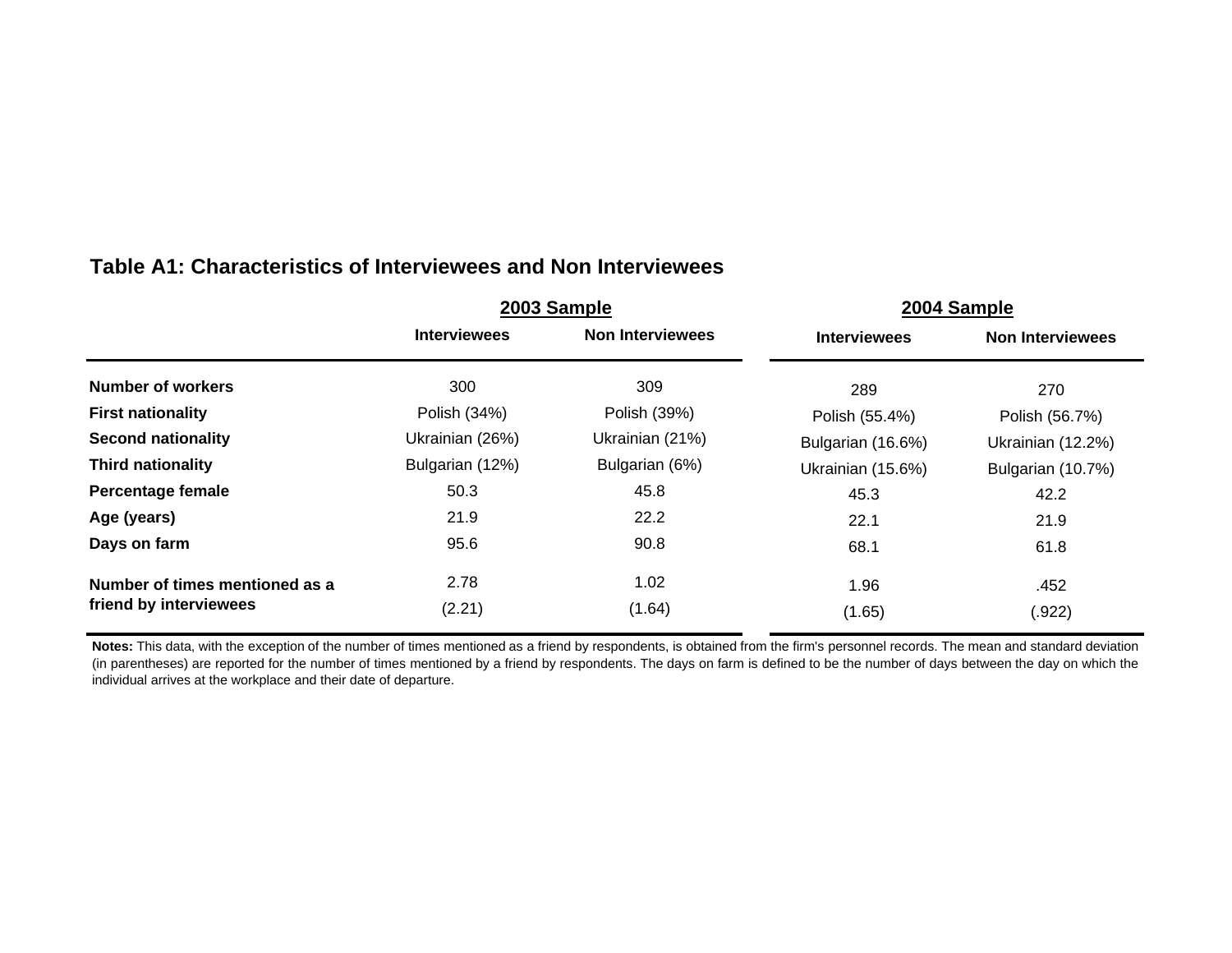### **Table A2: The Strength of Ties by Reported Friendship Number**

| Frequency of Interaction by Activity and Friendship Number (percentage) |
|-------------------------------------------------------------------------|
|-------------------------------------------------------------------------|

|                             |               |                      |      | Go to Supermarket Together   |      | <b>Eat Together</b> |                              | <b>Lend/Borrow Money</b> |      | <b>Talk About Problems</b>   |      |      |                              |      |
|-----------------------------|---------------|----------------------|------|------------------------------|------|---------------------|------------------------------|--------------------------|------|------------------------------|------|------|------------------------------|------|
| Friendship<br><b>Number</b> | Old<br>Friend | Reciprocal<br>Friend |      | Never Sometimes/Often Always |      |                     | Never Sometimes/Often Always |                          |      | Never Sometimes/Often Always |      |      | Never Sometimes/Often Always |      |
| 1                           | 63.8          | 54.3                 | 24.8 | 31.1                         | 44.0 | 24.1                | 31.6                         | 44.3                     | 35.9 | 34.4                         | 29.7 | 27.1 | 27.5                         | 45.4 |
| $\mathbf{2}$                | 42.8          | 43.3                 | 24.7 | 44.4                         | 30.9 | 32.8                | 35.7                         | 31.0                     | 44.2 | 34.4                         | 20.8 | 27.4 | 43.6                         | 29.1 |
| 3                           | 38.9          | 37.7                 | 30.5 | 49.4                         | 20.1 | 34.7                | 42.3                         | 21.8                     | 47.0 | 39.6                         | 12.7 | 29.5 | 47.0                         | 23.5 |
| 4                           | 33.1          | 24.4                 | 25.0 | 55.4                         | 19.6 | 32.1                | 42.5                         | 24.5                     | 50.5 | 39.6                         | 8.91 | 27.9 | 49.6                         | 22.5 |
| 5                           | 38.0          | 18.3                 | 30.0 | 60.0                         | 10.0 | 50.0                | 19.6                         | 12.5                     | 73.2 | 37.5                         | 7.14 | 37.1 | 43.6                         | 19.4 |
| 6                           | 40.7          | 16.7                 | 21.3 | 55.3                         | 23.4 | 43.5                | 45.6                         | 10.9                     | 62.2 | 24.4                         | 11.1 | 28.3 | 45.6                         | 26.1 |
| $\overline{7}$              | 40.5          | 8.11                 | 36.4 | 48.5                         | 15.2 | 43.8                | 46.9                         | 6.25                     | 72.4 | 24.1                         | 3.45 | 35.3 | 44.1                         | 20.6 |

Notes: This information is derived from the 2004 survey of workers, in which 289 workers were surveyed. The friendship number reports whether the individual was listed as the first friend, the second friend, and so forth. for each friendship number, whether that friendship is an old or reciprocal friendship, and for each friendship number and activity type, the percentage of respondents that reported any given frequency of interaction.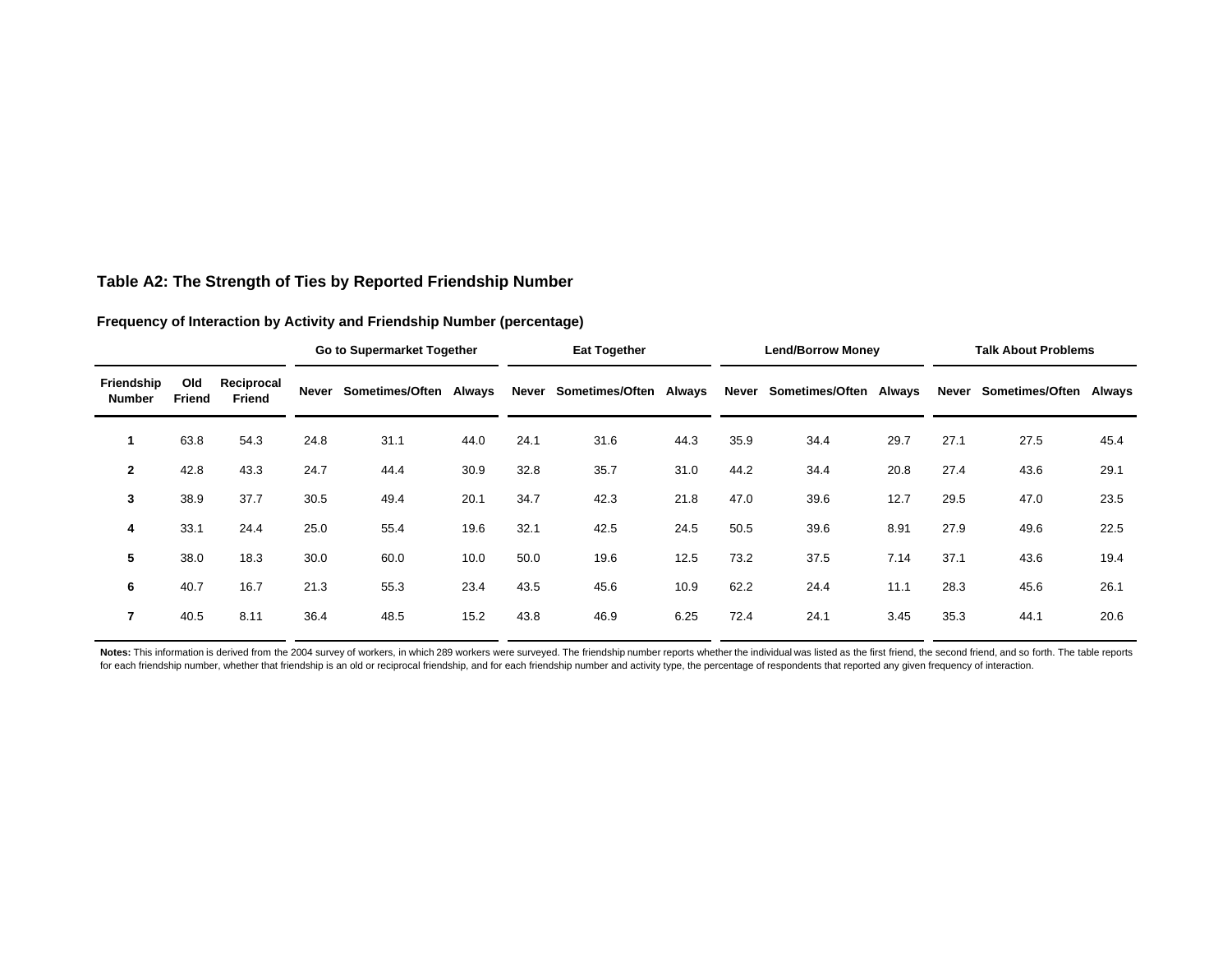#### **Table A3: Work Related Attitudes**

|                                                             | <b>Agree Strongly</b> | Agree | Indifferent | <b>Disagree</b> | <b>Disagree Strongly</b> |
|-------------------------------------------------------------|-----------------------|-------|-------------|-----------------|--------------------------|
| I would pick faster if I could win a prize                  | 29.2                  | 28.5  | 22.6        | 10.8            | 9.03                     |
| I would pick faster if I could be promoted to supervisor    | 27.9                  | 28.3  | 24.4        | 12.7            | 6.71                     |
| I would pick faster if I worked next to the fastest pickers | 29.4                  | 30.4  | 19.9        | 12.2            | 8.04                     |
| I would pick faster if I worked next to my friends          | 24.6                  | 26.7  | 27.7        | 14.4            | 6.67                     |
|                                                             |                       |       |             |                 |                          |

|                                                                                                                | Fixed              | Individual         | Group             |
|----------------------------------------------------------------------------------------------------------------|--------------------|--------------------|-------------------|
|                                                                                                                | <b>Hourly Wage</b> | <b>Piece Rate</b>  | <b>Piece Rate</b> |
| How would you like to be paid for your work on this farm?                                                      | 74.0               | 23.3               | 2.74              |
|                                                                                                                | <b>My Best</b>     | <b>The Fastest</b> | It Does Not       |
|                                                                                                                | <b>Friends</b>     | <b>Pickers</b>     | <b>Matter</b>     |
| If you had to work in a group and you were paid a group<br>piece rate, who would you want to be in your group? | 52.7               | 33.6               | 13.7              |

**Notes:** The information is derived from the 2003 worker questionnaire in which 300 workers were surveyed. The Tables report the proportion of workers that provide each response.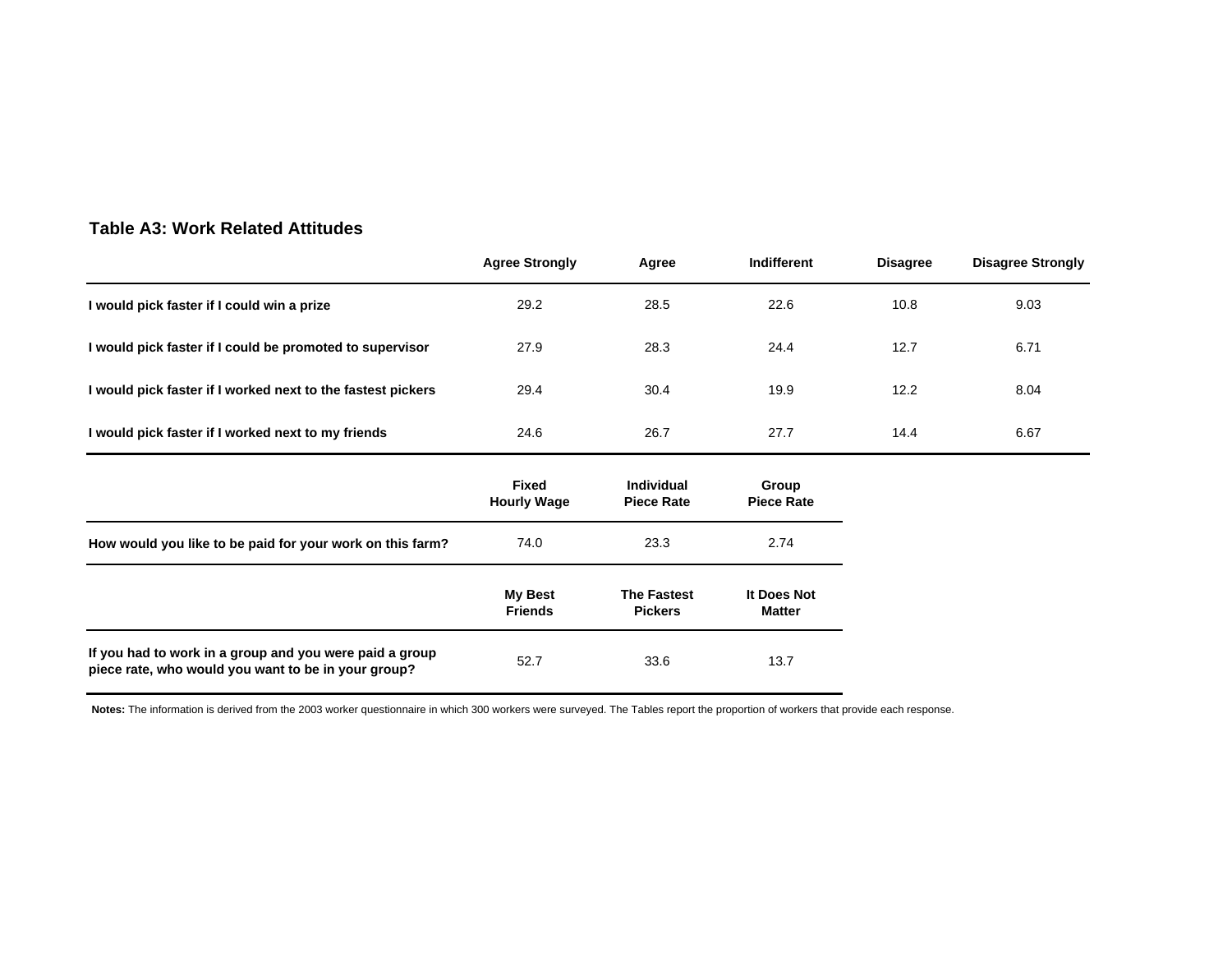



Number of times worker is mentioned by a co-worker as a friend of theirs



**Notes:** This information is obtained from the 2003 worker questionnaire in which 300 workers were surveyed. Each worker was asked to list up to seven of their friends in the workplace.